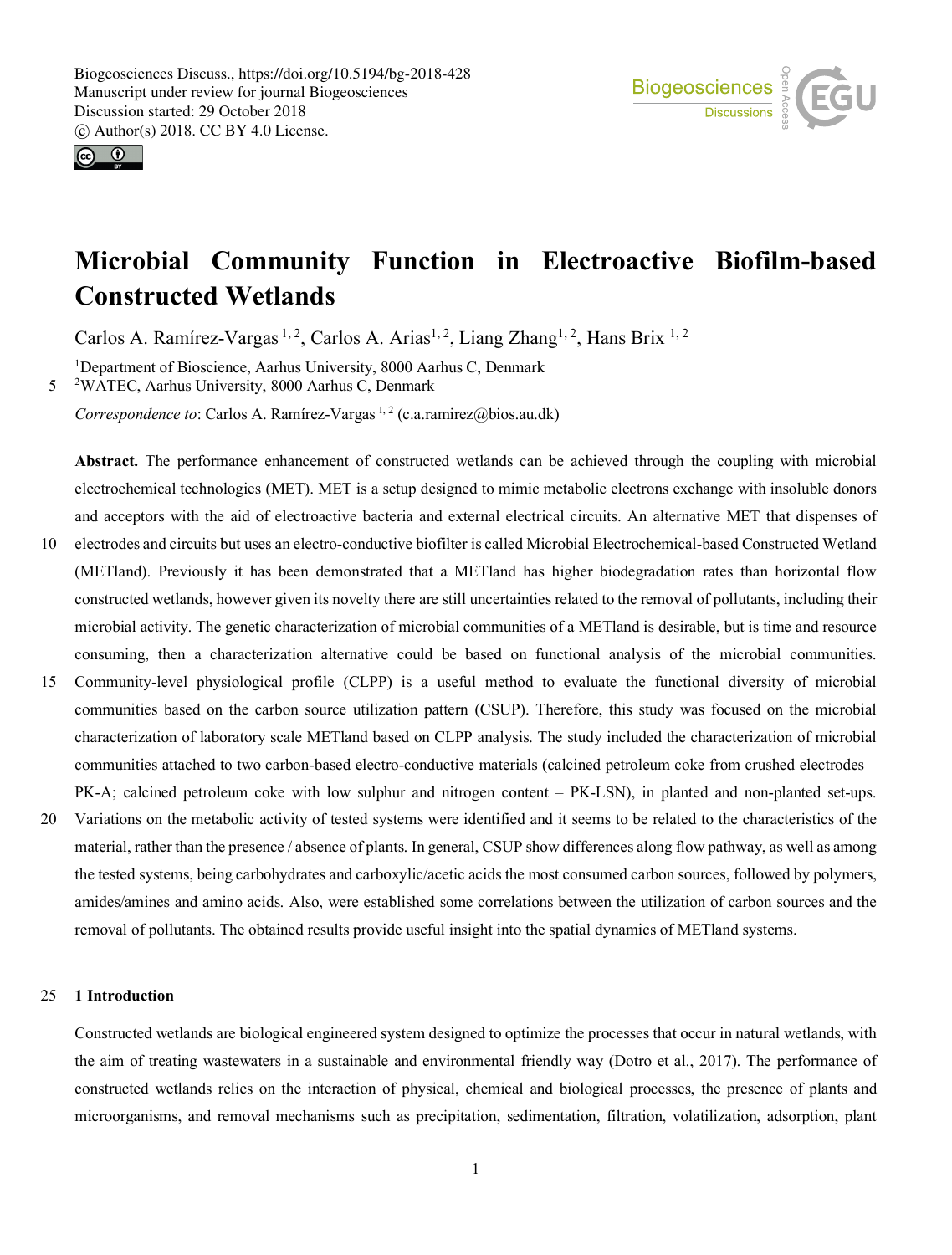



uptake and microbial-driven degradation (Kadlec and Wallace, 2009). These processes are determined by operative settings (loading rates, loading pattern, etc.) and environmental conditions inside the wetland bed (eg. substrate type, pH, temperature, dissolved oxygen, and Redox conditions) (Wu et al., 2014a)

Constructed wetlands are designed to effectively treat raw, primary, secondary or tertiary treated wastewaters from different

- 5 origins (Dotro et al., 2017), such as domestic, industrial, drainage mining, runoff and agriculture effluents (Ghobrial, 2008; Nivala et al., 2012; Paredes et al., 2007; Reed et al., 1995; Vymazal, 2014). Constructed wetlands can be classified according to the dominant macrophytes (free-floating, floating leaved, rooted emergent and submerged), hydrology (surface or subsurface flow) and flow direction (horizontal or vertical) (Vymazal, 2010). Constructed wetlands are robust and costeffective technology that require low operation and maintenance efforts (Brix et al., 2007; Vymazal, 2009; Masi et al., 2018)
- 10 being used worldwide as a mature solution for decentralized wastewater treatment (Langergraber and Masi, 2018). However, the major drawback of constructed wetlands implementation is its area footprint, much larger than other compact wastewater treatment technology. Therefore, to reduce the surface requirements, constructed wetlands have been evolving from passive to intensified systems (S. Wu et al., 2014), including very recent designs that incorporate the combination of constructed wetlands with microbial electrochemical technologies (MET) (Wang et al., 2017c).
- 15 MET are applications of microbial-driven electrochemical processes either for the production of complex organic compounds, energy generation or environmental solutions (Schröder et al., 2015). MET rely on the action of electroactive bacteria, which are microorganisms with the ability to conserve energy from electron transfer to an electron acceptor (e.g. a solid-state electrode) (Borole et al., 2011). Electroactive bacteria have been found in several substrates including marine/fresh water sediments (Lovley, 2008; Risgaard-Petersen et al., 2014; Sajana et al., 2013), manure (Min et al., 2005; Vilajeliu-Pons et al.,
- 20 2015), aerobic/anaerobic wastewater treatment sludge (Gao et al., 2014; Lobato et al., 2012; Villano et al., 2012), and wastewater (Escapa et al., 2014; Velvizhi & Venkata Mohan, 2015). The presence of Redox gradients along a constructed wetland depth profile, led to explore the possibility of combining them

with MET, as it was done in microbial fuel cells (MFC) for simultaneous production of energy and wastewater treatment (Yadav et al., 2012). Similarly to conventional MFC, a constructed wetland-MFC (CW-MFC) is a set-up fitted with an anode,

- 25 located in the anaerobic zone (bottom), and a cathode in the anoxic/aerobic zone (top) of a permanent flooded bed (Doherty et al., 2015). Electroactive bacteria consume organic compounds in the anaerobic zone and release electrons that are transferred to the anode. From the anode, the electrons flow along an external circuit to the cathode, where the released electrons can be used in the reduction of  $O_2$  or  $NO_3$ . The charge balance is completed either by incorporating an ion separator or simply by allowing ions to flow in the bulk fluid (Ramirez-Vargas et al., 2018)
- 30 Most recent developments on CW-MFC has dispensed of external circuits to rely merely on the presence of electro-conductive substrate performing as single-piece electrode, therefore operating in a short-circuit mode. This approach has led to the creation of microbial electrochemical-based CW (METlands). In a METland system, the electroactive bacteria are stimulated to generate and transfer electrons to an electro-conductive material acting as unlimited electron acceptor, maximizing substrate consumption (Esteve-Núñez, 2015). The METland system has been tested for the removal of organic matter and nitrogen with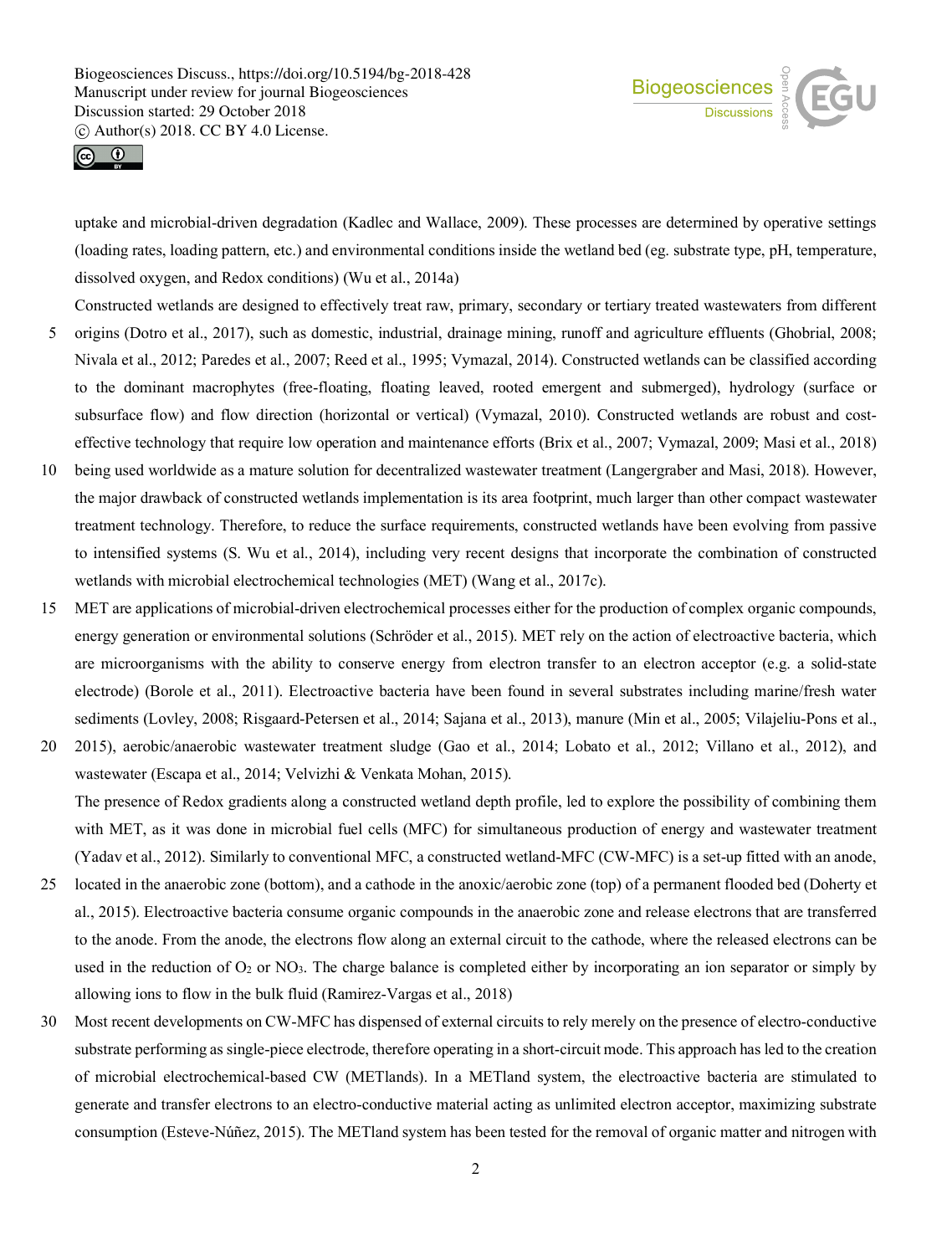



horizontal subsurface flow coke biofilters at laboratory scale, reaching removal rates above 90% for NH4 (at 3.5 days of hydraulic retention time), COD and BOD<sub>5</sub> (at 0.5 days hydraulic retention time) (Aguirre-Sierra et al., 2016). Those results suggest that a METland system given the presence of EAB can enhance biodegradation rates, thus allowing the reduction of the area requirements of classical constructed wetlands.

- 5 It is known that microorganisms are the main driving force in the removal of pollutants under anaerobic and aerobic/anoxic conditions inside constructed wetlands (Faulwetter et al., 2009), and become highly active and dominant if enough substrates exist under suitable environmental conditions (Truu et al., 2009). Most of this microorganism are present as biofilms, attached to the roots of wetland plants or to the surface of the filter media in constructed wetlands (Adrados et al., 2014). In a MET based constructed wetland, the operative conditions and configurations lead to the development of biofilms mainly composed
- 10 by microorganisms of *Proteobacteria*, *Acidobacteria* and *Firmicutes* genus (Li et al., 2016; J. Wang et al., 2017; F. Xu et al., 2018) (Aguirre-Sierra et al., 2016). These microorganisms have been identified as genus able to build-up electro-conductive biofilms in solid-state electron acceptors (Logan, 2009; Butti et al., 2016).

If constructed wetland technology performance is to be optimized, the microbial composition of the systems must be understood (Button et al., 2015). The genetic characterization of microbial communities of constructed wetlands is desirable,

- 15 however all microorganisms inside the systems must be identified, task that is time and resource consuming, and may not be of much interest from the engineering point of view (Weber et al., 2008). Therefore it might be more interesting to conduct microbial characterizations based on the functional analysis of the communities inside constructed wetlands (Weber and Gagnon, 2014). The functional diversity of the microorganisms can be assessed using different techniques such as culturebased methods, microbial mass and enzyme assessment, and most recently with community level physiological profiling
- 20 (CLPP) (Button et al., 2015).

The CLLP method is designed to assess the dynamics of microbial communities based on carbon source utilization patterns of environmental samples (Garland and Mills, 1991). The method involves the direct inoculation of collected samples into plates with wells that contain different carbon sources and tetrazolium as Redox dye indicator (Garland, 1997). When the microbial community consume the carbon sources, nicotinamide adenine dinucleotide (NADH) is released as side produce of cell

25 respiration, reducing the tetrazolium dye into formazan, provoking a color change into wells which could be detected by photometrically devices (Weber and Legge, 2010a). The CLPP method has been implemented in studies of terrestrial and aquatic environments, including the microbial activity of conventional wastewater treatment systems and constructed wetlands (Salomo et al., 2009; Button et al., 2016).

The most common used plate for CLPP analysis is the Biolog® EcoPlate, which contains relevant environmental carbon

30 sources, known to be derived of plant root exudates or that ease the differentiation of soil microbial communities (Insam and Goberna, 2004). Carbon sources can be grouped by composition into carbohydrates, polymers, carboxylic acids, amines/amides, and amino acids (Weber and Legge, 2009), representing a large degree of compounds, which depending on the degree of consumption, can ease the understanding of the functionality of the microbial communities for pollution removal in wastewater treatment systems like constructed wetlands (Button et al., 2016).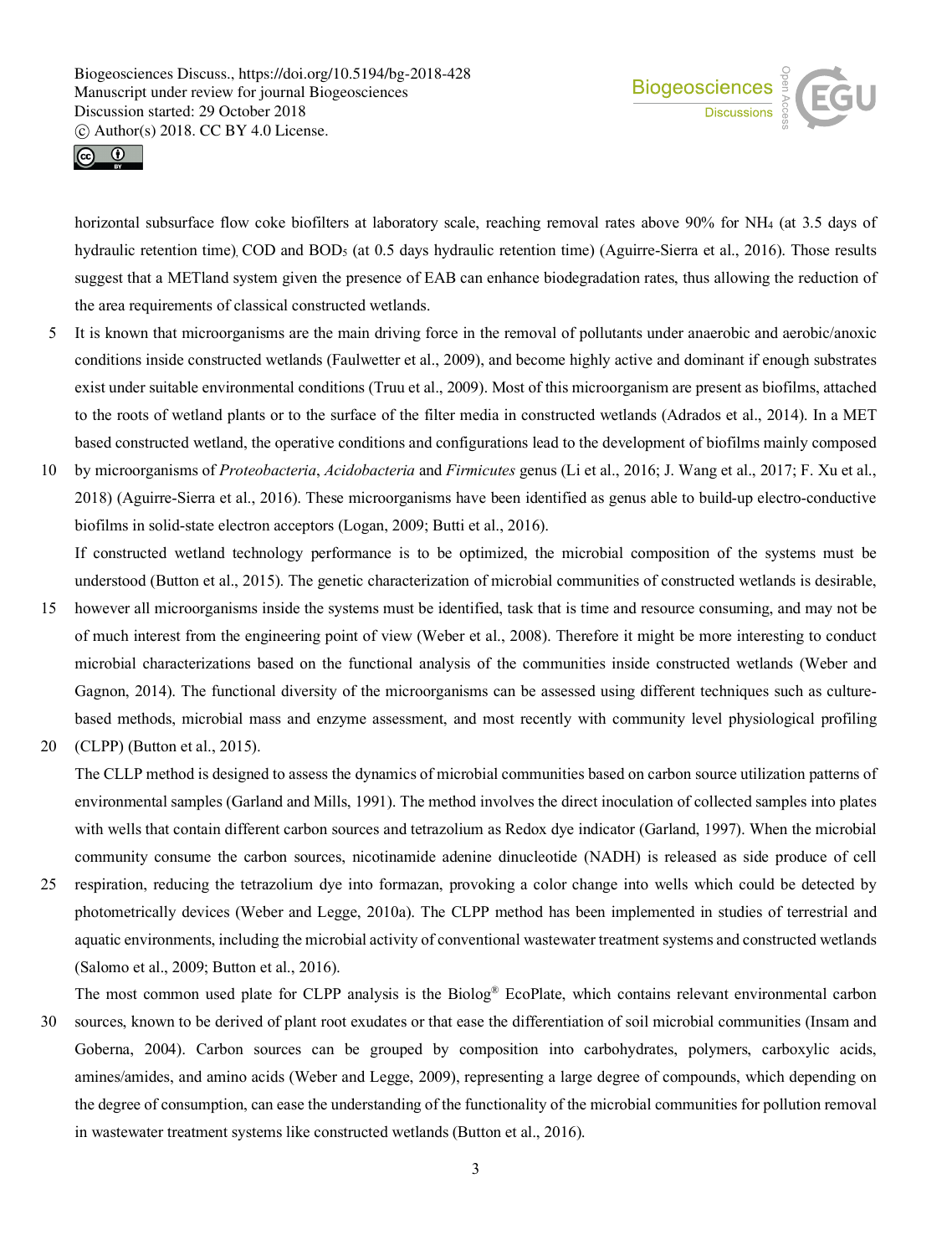



Given the novelty of the MET based CW, the objective of this study was to assess the impact of different electro-conductive materials on the microbial community function of planted and non-planted METland set-up fed with real wastewater. Biolog® EcoPlates were used to analyze the substrate utilization patterns of the microbial biofilms detached of material samples, considering each tested set-up as a single sample, as well as at different levels inside them. Microbial community function was

5 analyzed based on carbon source utilization patterns (CSUP), derived microbial metabolic indexes (average well color development – AWCD; richness; diversity), and carbon guild utilization. Additionally, the organic matter and nutrients removals were estimated and correlated with CSUP and microbial metabolic indexes.

# **2 Methods**

# **2.1 Experimental set-up**

- 10 The experimental setup consisted of 16 columns (h: 50 cm; Ø: 16 cm; packed vol.: 8.44 L) installed at Aarhus University's greenhouses (Denmark). Twelve of the columns were filled with two types of electro-conductive materials, 6 columns for calcined petroleum coke from crushed electrodes (PK-A), 6 columns of calcined petroleum coke with low sulphur and nitrogen content (PK-LSN), and 4 columns filled with sand as a control. Half of the columns were planted with *Juncus effusus* to determine the potential effects of the plants. Each column acted as a replicate to have 6 different sets of planted (P) and non-
- 15 planted (NP) systems: PK-A/P, PK-A/NP, PK-LSN/P, PK-LSN/NP, Sand/P and Sand/NP. The physical/chemical characteristics of materials are summarized in Table 1. The columns were continuously up-flow fed for a period of 16 weeks, with primary settled pig manure supplemented with starch and molasses (Table 2).

# **2.2 Sample collection and biofilm detachment and CLPP inoculation**

- The microbial community function of tested systems was analyzed for the community level physiological profile (CLPP) 20 method, after 16 weeks of operation. To perform the CLPP analysis, 25 g of filtering media samples were collected with sterile tweezer from 5 different points inside each column (from bottom to top: 0 cm - inlet zone, 12.5 cm, 25.0 cm, 37.5 cm, and 45 cm - outlet zone), and deposited in sterilized Falcon tubes. Given that only two columns were installed per sand treatment, a third sample was composed by mixing them. The biofilm detachment of the collected substrate was based on an adapted version of the protocol described by Weber & Legge (2010b) as follows. Each media sample was immersed in 100 ml of sterile
- 25 phosphate buffer solution, and shaken in an orbital shaker (VWR® Advanced Orbital Shaker VWR International, Pennsylvania, USA) in 500 mL flasks for 3 h at 30 °C at 100 rpm. After detachment, the obtained biofilm suspension was diluted with 1:10 PBS for inoculating in CLPP plates.

# **2.3 CLPP plates inoculation**

BIOLOGTM EcoPlates (Biolog Inc., Hayward CA, USA) analysis were used for CLPP analysis. The plates contain 31 wells 30 carbon substrates and 1 as blank, all of them in triplicate. Based on an adaptation of the protocol described by Weber & Legge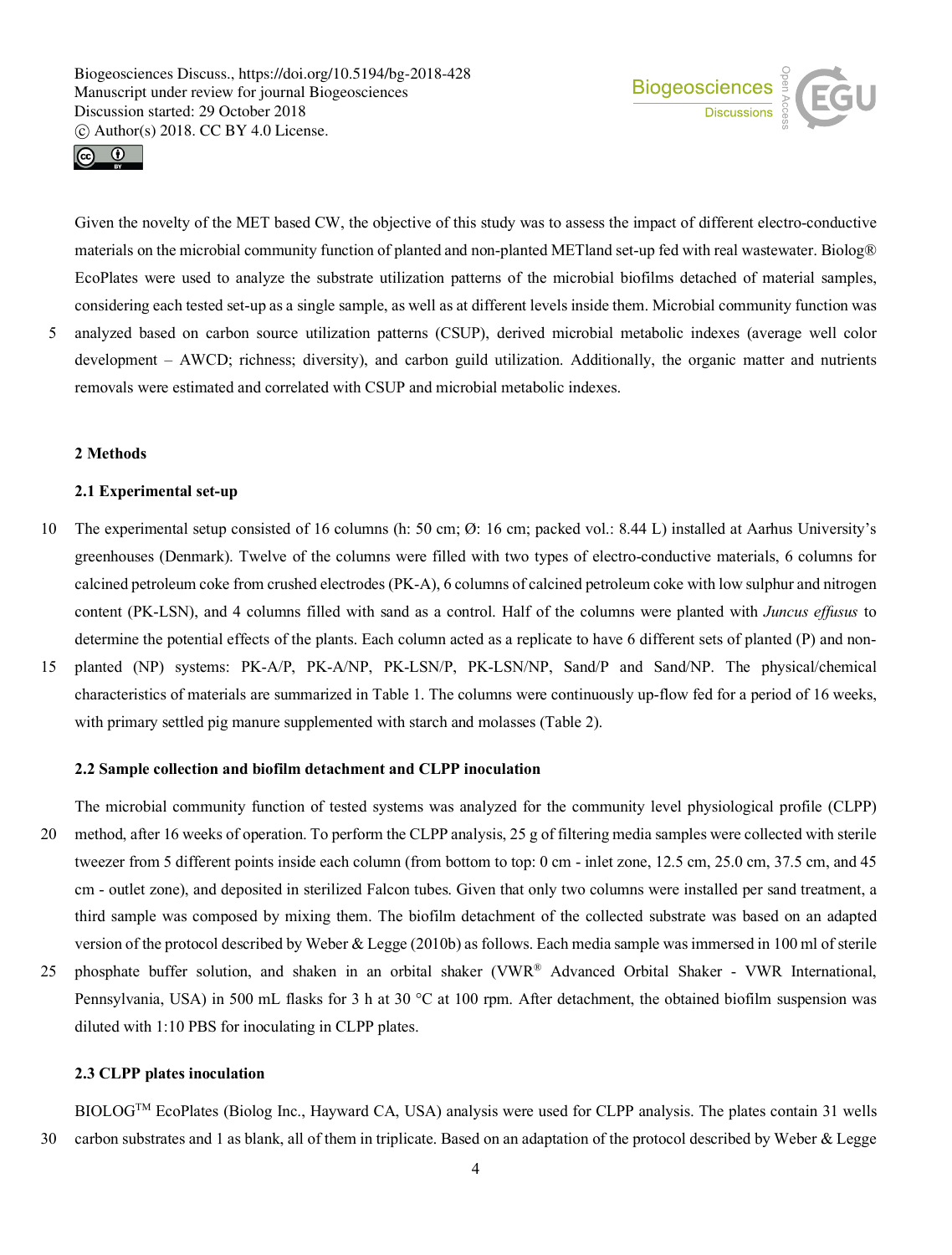



(2010a) the inoculation of the EcoPlates was done in a sterile laminar flow hood (Labogene SCANLAF MARS), with materials cleaned with 70% ethanol. In total, 30 EcoPlates (5 heights x 6 system types) were inoculated. The EcoPlates were inoculated with 100 µL of diluted biofilm suspension using a multichannel pipette (GILSON® Pipetman® L P8X200L). After inoculation, the initial optical density (measure of light absorbance of the Redox dye indicator of the wells) of the plates was

5 measured using a BIOLOG™ MicroStation absorbance reader (Biolog Inc., Hayward CA, USA) at an absorbance of 590 nm. After the first measure, the EcoPlates were inoculated in dark conditions at 21 C°, and shaken at 100 rpm with the same orbital shaker used for the biofilm detachment. After the initial inoculation, the optical density of EcoPlates was measured every 4 hours for a period of 5 days.

## **2.4 CLPP data processing**

- 10 CLPP data processing and analysis was done based on the procedures described by Weber et al. (2007) and Weber & Legge (2010a). Given that optical density values above 2 are outside of the linear absorbance range, the analysis of the CLPP data was performed based on the selection of a single time point of 48 hours. This time provided the greatest variance and the lowest average of wells with optical density values above 2, therefore minimizing the errors for the later data analysis. From the data collected at that time point, three different microbial metabolic indexes derived of CSUP data were selected for
- 15 the CLPP analysis: *i)* average well color development (AWCD), *ii)* substrate richness (S) and *iii)* Shannon's diversity index (H). The AWCD resembles the average metabolic activity (substrate utilization) of all wells of a plate at a given time (Eq. 1). The substrate richness (S), refers to the metabolic potential of a microbial community for consuming different carbon sources (Eq. 2). The Shannon's diversity index (H), encompasses the richness and evenness of substrate utilization of a given microbial community (Eq. 3):

$$
20 \quad AWCD = \frac{1}{31} \sum_{i=1}^{31} (A_i - A_0), \tag{1}
$$

$$
S = \sum_{i=1}^{31} (well_i); \text{ if } (A_i - A_o) > 0.25,
$$
 (2)

$$
H = -\sum p_i (\ln p_i), \tag{3}
$$

where  $A_i$  is the optical density absorbance value of well *i*,  $A_o$  is the optical density absorbance value of blank well, and  $p_i$  is the ratio of the activity of a given substrate to the sums of all the substrates activity.

25 Given that the CLPP analysis of this study is based on the use of numerous plates (30 EcoPlates = 6 systems x 5 levels/heights), and a single time point of 48 hours was selected as base for analysis, an initial standardization of the data was done to reduce any biased result, due to inoculum density differences between samples. The standardization was carried out based on Eq. 4 (Garland, 1997; Weber & Legge, 2010a):

$$
\hat{A}_k = \frac{A_k - A_0}{A W C D},\tag{4}
$$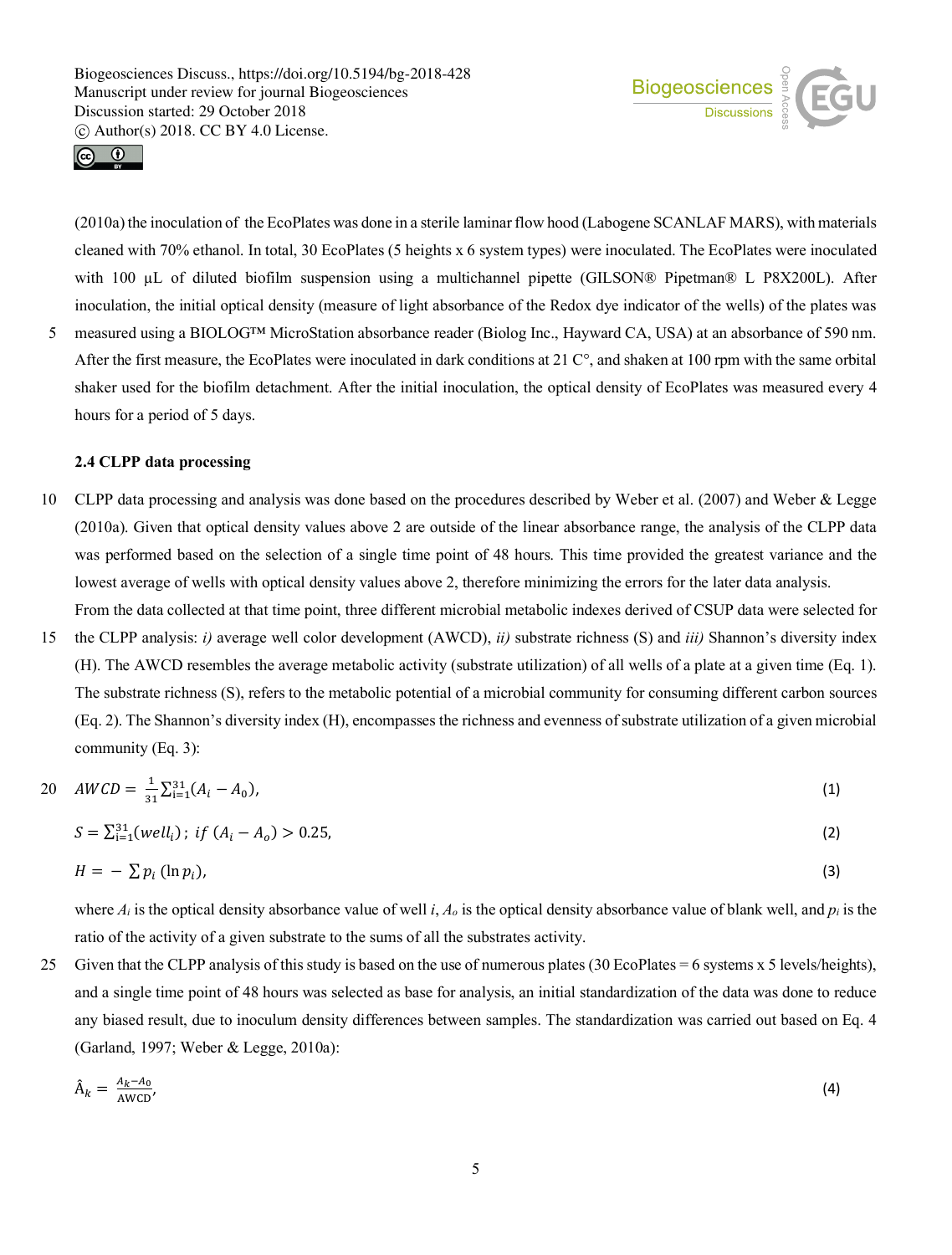



where *Âk* is the optical density absorbance value of well *k*, *Ao* is the optical density absorbance value of blank well, and AWCD is the average well color development previously calculated.

To simplify the study of CSUP, after the data transformation, the 31 carbon sources were classified into five specific groups (Weber and Legge, 2009): *i)* polymers; *ii)* carbohydrates; *iii)* carboxylic and acetic acids; i*v)* amino acids; and *v)*

5 amines/amides. To carry out principal component analyses (PCA), and after the assessment of normality, homoscedasticity and linear correlations following the protocol established by Weber et al. (2007), the CSUP data were subjected to a Taylor transformation.

## **2.5 Sampling and analysis of water quality parameters**

The removal of organic matter and nutrients was tested by the collection of grab samples of influent and effluent for a period

- 10 of 16 weeks. *In-situ* measurements using calibrated electrodes included pH (Hach PHC101), electrical conductivity (Hach sensION+ 5060), temperature, dissolved oxygen (Hach LDO101) and Redox potential from water samples (Hach MTC101). Chemical oxygen demand (COD) analysis were carried out by photometric evaluation (Hach LCI 400 cuvette test + DR 3900 spectrophotometer), biological oxygen demand (BOD<sub>5</sub>) analysis by respirometric method (WTW OxiTOP®), and total suspended solids (TSS) by standard methods 2540 D (APHA 2012). Total organic carbon (TOC) and total nitrogen (TN) were
- 15 analyzed through combustion catalytic oxidation/NDRI method (Shimadzu TOC-VCPH), and orthophosphates (PO4-P), ammonia (NH4-N) and nitrates (NO3-N) by ion chromatography (Lachat QuickChem® 8000). Additionally, to consider the impact of evapotranspiration (*Etp*) on the removal efficiency (*E*) of the system, water and mass balances were measured between inlet and according to Eq. 5 and 6.

$$
Etp = \frac{V_{in} - V_{out}}{V_{in}} \times 100\%,\tag{5}
$$

$$
20 \t E = \frac{c_{in} \times v_{in} - c_{out} \times v_{out}}{c_{in} \times v_{in}} \times 100\%,
$$
\n
$$
(6)
$$

where *Vin* and *Vout* correspond to inlet and outlet volume, *Cin* and *Cout* are the inlet and outlet concentration of the assessed pollutants.

#### **2.6 Statistical analysis**

The statistical analysis was carried out using XLSTAT 19.02 software. The CSUP data were analyzed using the principal 25 component analysis (PCA), considering as active variables the established 5 carbon guilds, as auxiliary variable the level from where samples were collected inside the systems, and as objects each of the sampled points per tested system  $(n = 90 \text{ samples})$ . The differences in microbial community metabolic profiles among the columns in the PCA plots were evaluated by one-way permutational analysis of variance (PERMANOVA) with a significance level of  $P < 0.05$  using the paleontological statistic software package (PAST) (Hammer et al., 2001).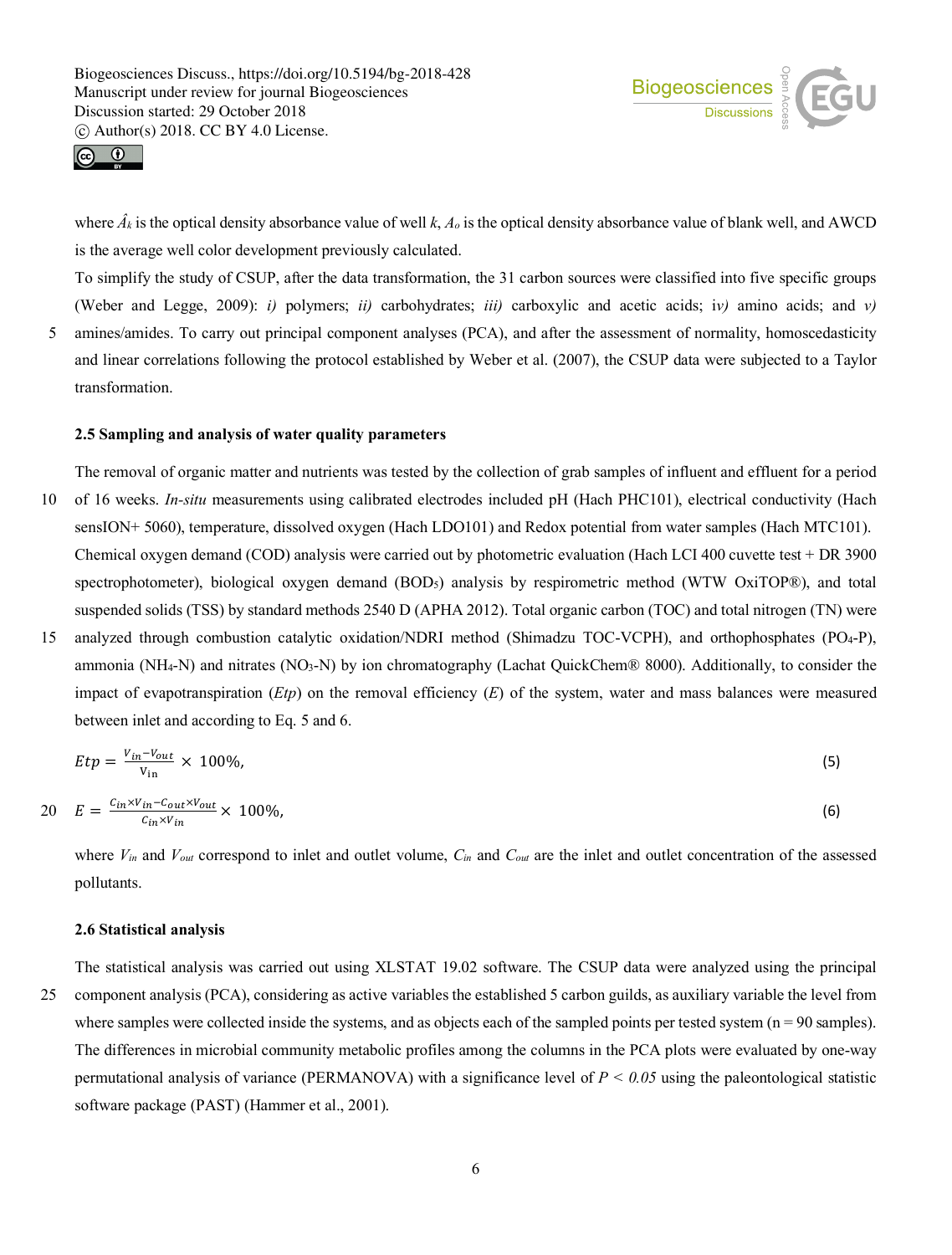



To test the statistical significance of the differences among means of AWCD, richness, and diversity, the data were submitted to an ANOVA test with significance level of  $P < 0.05$ , followed by post-hoc Tukey's HSD test to detect specific differences between systems. The same procedure was followed to identified significant differences on the carbo guild consumption among tested systems and water quality parameters. Additionally, a correlation analysis of CSUP indexes, carbon guild consumption 5 and removal efficiencies, was carried out based on the use of correlation PCA correlation biplots.

- The PCA is a multivariate analysis method that ease the study of multidimensional datasets of quantitative variables (carbon guild utilization), by projecting them in a 2-dimensional chart (factors). The resulting PCA chart allows to visualize the objects under study (tested systems), and depending on their position on the charts, let to establish their relationship with the quantitative variables. The correlation between variables under study can be determined by the angles formed between them.
- 10 Acute angles indicate that the variables are correlated, right angles indicate that the variables not correlated, and obtuse angles indicate that the variables inversely correlated.

## **3 Results and Discussion**

#### **3.1 Influence of type of system on the microbial community activity**

After collection of samples, biofilm detachment and inoculation of the EcoPlates, the optical density was measured every 4 15 hours. Once the measurement period (5 days) finalized, the obtained CSUP dataset was processed and subjected to Taylor

- transformation. After transformation, the CSUP dataset was analyzed using principal component analysis (PCA) (Figure 1). The resulting PCA graph accounts for more than 60% of the CSUP original information and illustrates the impact of microbial communities inside the 6 tested systems, over the use of 5 different carbon guilds. Figure 1a presents the carbon guilds as main variables of study and the depth level inside the columns as supplementary variables. The carbon guilds amino acids,
- 20 amides/amines and variable level are related to Factor 1; carbohydrates, carboxylic and acetic acids and polymers are linked to Factor 2. Figure 1b presents the observations and derived centroids from each tested system. Combining the information from both PCA graphs some trends of the microbial populations can be identified, related to the consumption of individual carbon guilds.

The upper part of Figure 1b, groups the planted systems, while non-planted columns are grouped at the lower part. The systems

- 25 that promote the development of microbial communitiestend to consume higher proportion of amino acids and amines/amides, are located on the right-hand side of PCA graph (Sand/P, PK-LSN/P and PK-LSN/NP), whereas the systems located on the left side (Sand/NP, PK-A/NP and PK-LSN/NP), seem to have microbial communities less likely to consume those carbon sources (Figure 1b). The planted systems in the upper part of the PCA graph (Sand/P, PK-A/P and PK-LSN/P) seem to favor the conditions to develop microbial communities inclined to consume carboxylic  $\&$  acetic acids in a higher proportion,
- 30 compared to the non-planted systems (Figure 1b). The consumption of polymers and carbohydrates seem to be higher in proportion for microbial communities associated to the non-planted systems (Sand/NP, PK-A/NP and PK-LSN/NP) in comparison with the planted-ones. The differences between planted and no-planted systems are expected, since the presence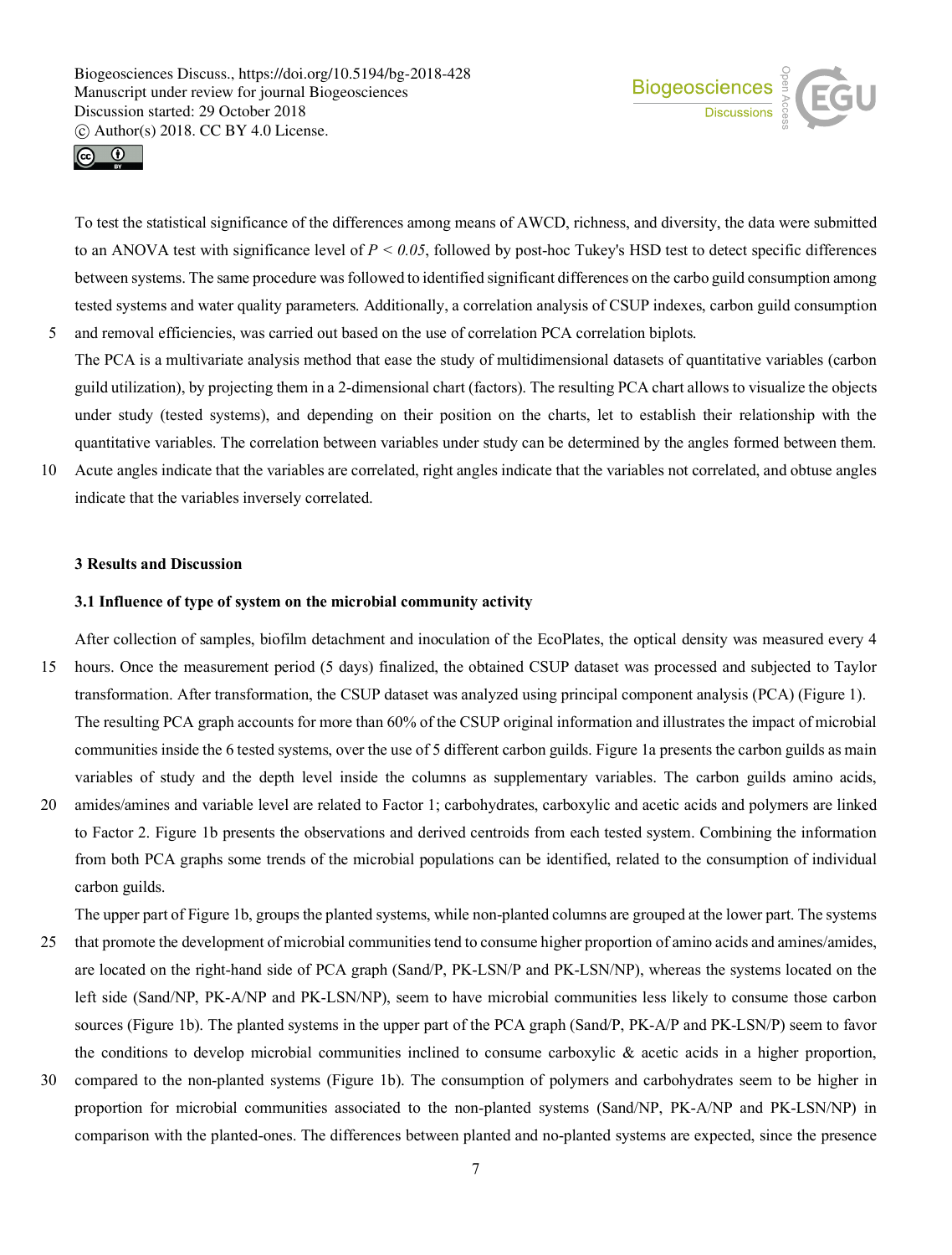



of roots provide shelter for biofilm development, as well as allow the release of oxygen and a variety of root exudates that promote the growth microbial communities (Brix, 1997; Lv et al., 2017).

The PCA graph suggests the influence of the level inside the system (in direction of water flow), over the consumption patterns of the microbial communities of the tested systems (Figure 1a). Based on the Pearson correlation matrix, derived from the

5 PCA graphs, it is possible to identify the correlation between the level and the consumption pattern of polymers (0.487), and amino acids (0.306) as a positive middle-strength, the correlation with amines/amides (0.102) as a weak positive, while the correlations of carbohydrates (0.193) and carboxylic  $\&$  acetic acids (0.080) as negative weak. Furthermore, the tested systems were compared based on their CSUP with permutational analysis of variance (PERMANOVA;

*p < 0.05*). The analysis showed two significant different groups of systems: *i)* Sand/P and PK-LSN/P, *ii)* Sand/NP and PK-A/NP;

- 10 whereas the systems PK-A/P and PK-LSN/NP are independent (Figure 2). The similarities among systems in groups *i)* and *ii)*, are associated to the presence/absence of plants and to the consumption of certain carbon sources by the microbial communities. Except for the case of PK-A/P and PK-LSN/NP system, the separation in groups of planted and non-planted systems is similar to the findings made by Vacca et al., (2005) and Weber et al., (2008), whose results indicate that the microbial communities have similar characteristics in planted systems, but with dissimilarities between non-planted systems.
- 15 However, in this study also the non-planted systems seem to have similarities between them for the development of microbial communities

The group *i)* composed by PK-A/NP and PK-LSN/NP, share common microbial activity with a tendency for the consumption of carbohydrates and polymers. The group *ii)* composed by Sand/P and PK-LSN/P, the microbial community is prone to have a higher consumption of amino acids and amines/amides. In the case of system PK-LSN/NP, the microbial communities tend

20 to consume carbohydrates, amino acids, amides/amines. Whereas the PK-A/P system, seems to promote the conditions for microbial communities predisposed to consume carboxylic & acetic acids.

# **3.2 Microbial community metabolic activity indexes**

The CSUP data set of the tested systems was used to estimate three microbial metabolic activity indexes: AWCD, richness and diversity. The indexes represented the temporal development in a period of 52 hours (Figure 3a, c and e), and for a single

25 time point of 48 hours (Figure 3b, d, and f).

The AWCD shows a sigmoid growth pattern along 52 hours in all the tested systems (Figure 3a), indicating that the systems provide suitable conditions for the development of microbial communities. The result patterns coincide with previous CLPP studies of environmental samples (Insam and Goberna, 2004; Weber and Legge, 2010a) and in constructed wetlands (Button et al., 2016a; Salomo et al., 2009). In Sand and PK-LSN systems, the communities show higher metabolic activity compared

30 to the PK-A systems. If a single time point of 48 hours is considered, the AWCD show significant lower values for PK-A systems in comparison to the Sand and PK-LSN systems, but with non-significant differences between them. The growth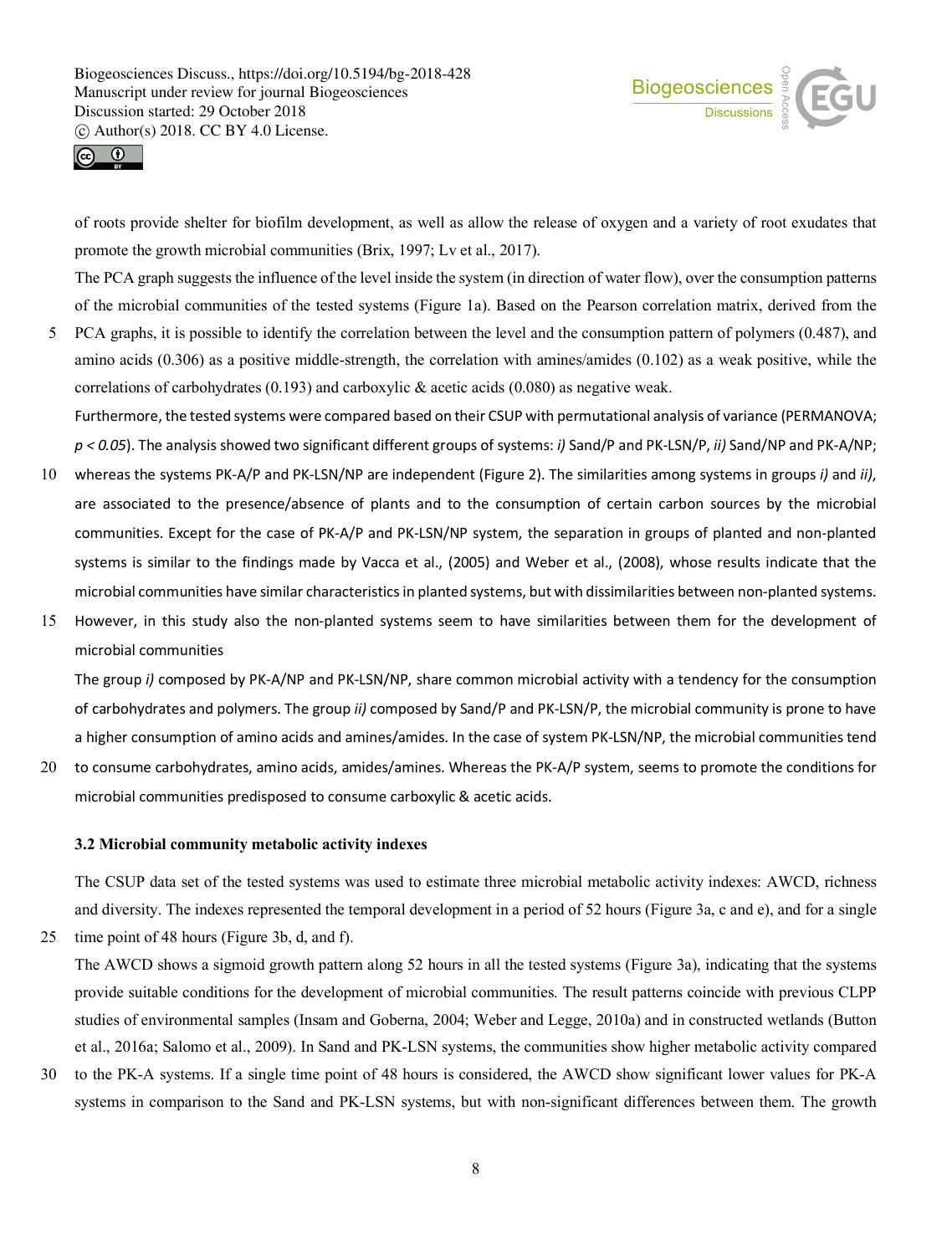



patterns of richness (sigmoid) and diversity (logarithmic) indexes, show higher values for Sand and PK-LSN systems in comparison with PK-A systems.

The relatively low values of AWCD, richness and diversity in PK-A systems suggests favorable conditions for colonization of electroactive bacteria rather than for more heterogeneous microbial populations. Indications of this can be found in previous

- 5 studies of microbial characterization of MET for wastewater treatment. Beecroft et al. (2012) reported the colonization of electrodes of a MFC by putative exolectrogenic denitrifiers and sulfate reducers, up to 24% of the total amount of microbial communities after 91 days of operation. Additionally, Velvizhi et al. (2014) identified changes in the colonization of electrodes in a lab-scale MFC along 278 days of operation (*Actinobacteria*: from 50% to 14%; *Proteobacteria*: from 17% to 57%; *Firmicutes:* 33% to 29%). Yamashita et al. (2015) reported the colonization by *Geobacter* species (72 %) of anode electrodes
- 10 in a lab-scale MFC after 1 month of operation. Aguirre-Sierra et al. (2016) reported a high presence of *Deltaproteobacteria* in a METland systems with coke biofilters (27 %) and hybrid polarized biofilters (23 %) in comparison with gravel biofilters (8 %). J. Wang et al. (2017) reported for a CW-MFC a predominance on the anode material of *Proteobacteria* (± 60 %), and a higher relative abundance between 1% and 6% than in unplanted control systems.
- Even though no significant differences in AWCD, richness and diversity indexes were found between planted and non-planted 15 systems in the tested systems of each material, the planted systems show higher values than the non-planted. Differences on the microbial community functionality between planted and non-planted systems, studies analyzing the change in microbial community structure in aerated constructed wetlands (Osem et al., 2007) have been reported, treating tannery wastewaters (Calheiros et al., 2009), as well as in full scale constructed wetlands treating domestic wastewaters (Zhang et al., 2010). The differences in microbial activity are influenced by the interaction with plant roots on the rhizosphere zone (Salomo et al.,
- 20 2009), given that the root systems provide shelter for microbial communities as well as regulating the development by synthetizing, accumulating and releasing root exudates (Weber and Legge, 2009).

# **3.3 Effect of vertical profiles on carbon source utilization**

The utilization of the different carbon guilds per tested system, as well as along the flow pathway inside them are shown in Figure 4. The results show a global trend in the use of the available carbon sources, characterized by a high consumption of 25 carbohydrates and carboxylic & acetic acids, followed in a middle proportion by polymers and amino acids, and in lower proportion by amines/amides. Except for polymers, significant differences in the consumption of carbon guilds can be identified among some systems (Figure 4a). The uniformity in the in carbon guild utilization among the tested systems is similar to the findings reported by Button et al. (2016), except that in their case, the most consumed carbon guild was polymers and the least consumed was amino acids, while in this study, the most consume carbon guild is carbohydrates and the less

30 consumed is amines/amides (Figure 4a).

Following the loading flow path, from bottom (0 cm) to top (45 cm), it is possible to identify some differences in terms of the consumption pattern of the carbon guilds. In the case of polymers (Figure 4b), all tested systems show an increase in their consumption as the water level in the systems increases, being the PK-A systems with the highest gradient activity from bottom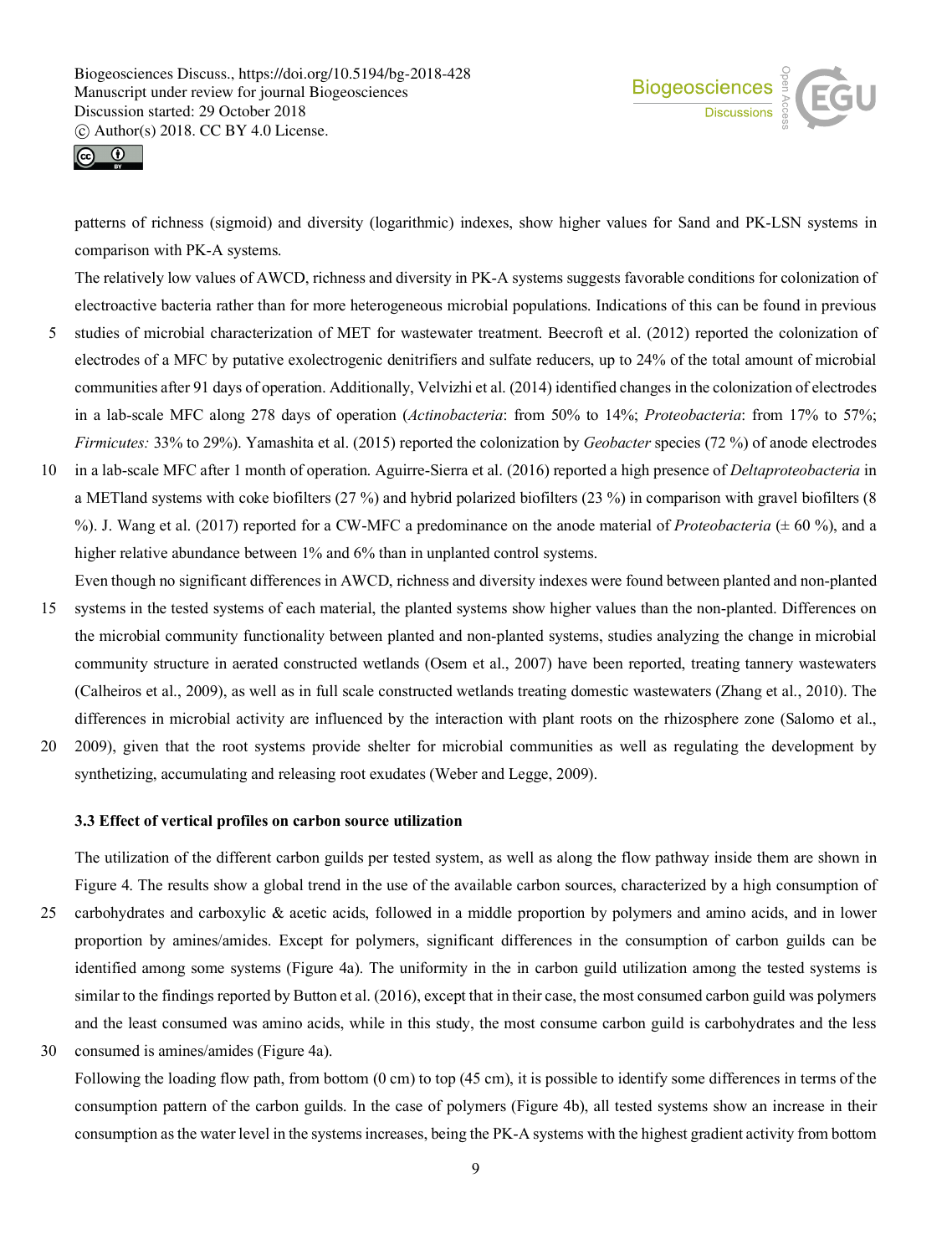



to top, followed by PK-LSN systems, and in an erratic pattern by the sand filled systems, that shows the highest activity in the middle layers. A similar consumption pattern can be seen for amino acids (Figure 4e) but with oscillations in middle points for some of the tested systems. Regarding carbohydrates, the microbial activity shows a higher consumption gradient from 0 cm to 45 cm in Sand/NP, Sand/P and PK-LSN/P systems; for PK-A/NP and PK-LSN/NP, the activity seems to be equal along 5 the flow path, whereas for PK-A/P the highest activity occurs in the uppermost layer (45 cm) of the system. (Figure 4c).

- Concerning carboxylic  $&$  acetic acids, there are variations in the consumption along the flow pathway among tested systems. PK-A/NP and PK-LSN/NP show higher consumption in the lowest levels inside the columns in comparison with the upper layer. PK-A/P and PK-LSN/P show similar steady consumption at different levels (except at 25 cm in PK-A/P), whereas Sand/NP and Sand/P showed higher consumption at 45 cm in comparison to 0 cm level, but with variations in the intermediated
- 10 sampled points. In the case of amines/amides there is a notorious lower consumption in PK-A systems in comparison to Sand and PK-LSN systems. It seems that there are no significant differences among levels inside Sand/P, PK-A and PK-LSN systems. In the Sand/NP system, the highest consumption occurs on the intermediate levels and in a lower proportion without significant differences at 0 and 45 cm depth.

The results also show that the carbon guild utilization present a mixed pattern of increase/decrease gradients along the flow 15 path, differing from the findings of previous studies. Button et al. (2015) found decreasing gradients between inlet and outlet in the consumption of carbon guilds, with the steepest gradients in carbohydrates, polymers and amines/amides and with smooth gradients for amino acids and carboxylic acids. Similar pattern was found by Button et al. (2016) that reported the utilization of all carbon source, being higher at inlet sections than in the outlet section in CWs working in series.

Easy degradable carbon sources, such as carbohydrates are preferred by microorganism as primary source of energy, and 20 usually are consume at early stages of the flow pathway inside systems (Salomo et al., 2009). In this study, the consumption gradients of carbohydrates and carboxylic  $\&$  acetic acid, indicates that these are easily metabolized by microbial communities at earliest stages of the flow. In the case of polymers, it the opposite occurred, with relative low consumption in the inlet section and higher consumption at the outlet section of the tested systems. Excepting for carbohydrates, the reported carbon

guild consumption patterns are opposite to the findings made by Button et al. (2015) which identified a high utilization of

25 polymers, carbohydrates and amines/amides at early stages in tested constructed wetland systems. Truu et al. (2009) stated that the hydraulic conditions have an impact on the structure, spatial distribution and activity of microbial communities, therefore the differences in carbon guild consumption in this study, compared to the results of previous studies, could be related to the up-flow operation of the systems, rather than the media nor if the systems were planted or not.

## **3.4 Effluent water quality and correlation with microbial metabolic indexes**

30 In parallel to the microbial metabolic activity, were measured the effluent water quality parameters (pH, electrical conductivity, temperature, dissolved oxygen and Redox potential), and were estimated the removal rates of organic matter (BOD5, TOC and COD), nutrients (NO3-N, NH4-N, TN and PO4-P) and TSS (Table 3). Regarding water quality parameters, no significant differences among the tested systems were evident. pH values ranged between 7.9 and 8.0 units, electrical conductivity varied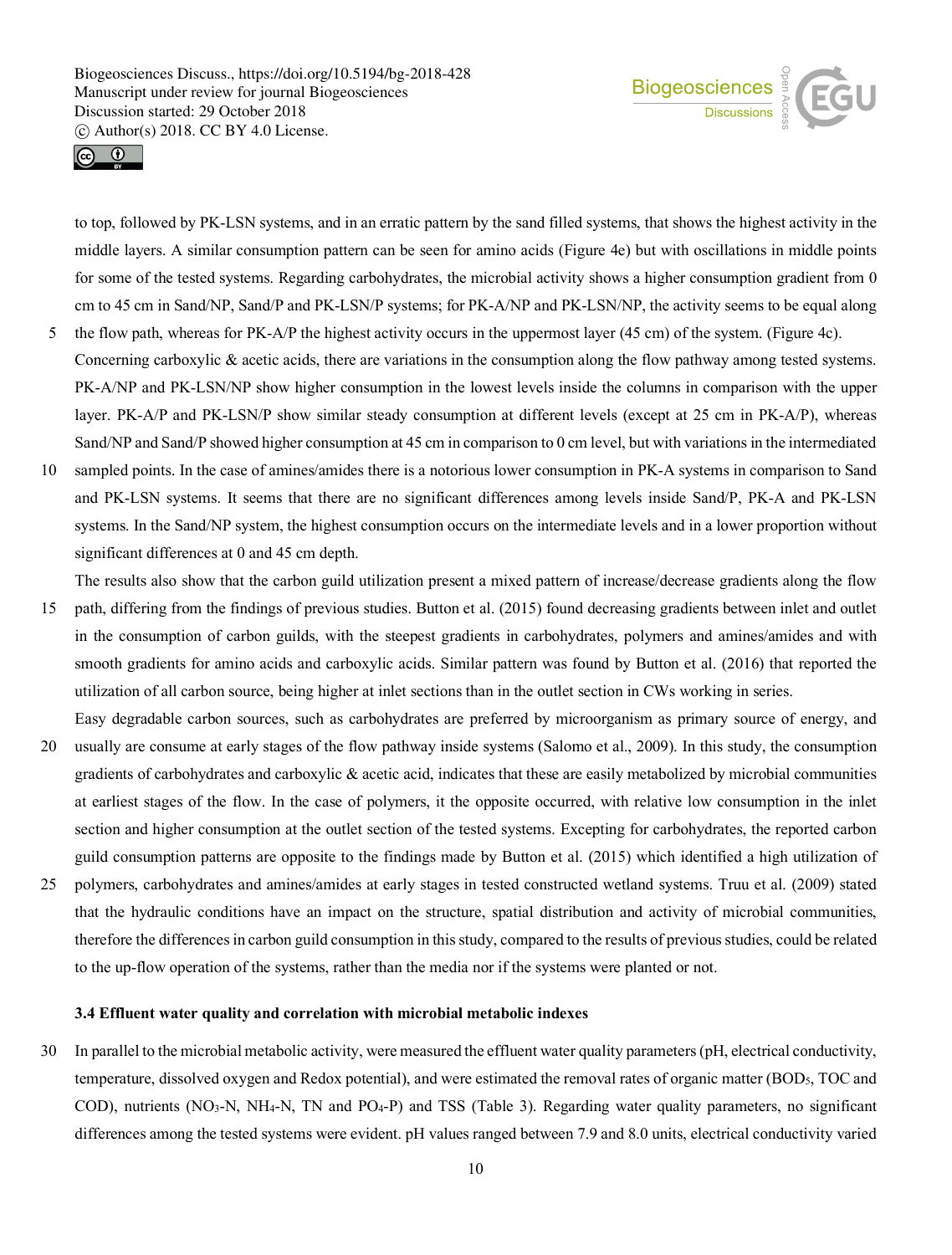



0.8 and 0.9 mS cm<sup>-1</sup>, water temperature ranged between 16.5 to 17.4 °C, dissolved oxygen varied between 3.7 and 4.9 mg L<sup>-1</sup>, and Redox potential between 212 and 233 mV.

The composition of the wastewater at inlet has a BOD/COD ratio of 0.78, which denotes a wastewater with organic content relatively easy to degrade by biological-based systems (Metcalf & Eddy Inc., 2004). Therefore, the removal of BOD<sub>5</sub> in all

- 5 systems was above 85%. The removal efficiencies of the electro-conductive systems (PK-A and PK-LSN) are expected to be comparable to the removal efficiencies reported by Aguirre-Sierra et al. (2016), where in a METland system reached removals of up to 93%. Regarding COD removal, the electro-conductive material filled systems reached efficiencies above 80%, whereas for Sand systems, the removal efficiency was around 76%. PK-A/NP system reached removal rates as high as 88%. Even though there were no significant differences between planted and non-planted systems, the results show slightly higher
- 10 removal efficiency in non-planted systems. The findings differ of those from Saz et al. (2018), where in a CW-MFC, planted systems showed better performance than non-planted systems, reaching COD removal rates between 85% to 88%. The removal efficiencies of PK-A and PK-LSN systems are comparable to values reported by Fang et al. (2017), where CW-MFC was able to remove COD loads of 90%, or with the values reported for a CW-MFC with assisted aeration with removal efficiencies above 82% (Xu et al., 2018a). TOC removal efficiencies ranged between 77 and 79%.
- 15 Regarding nutrients, the removal of NH4-N ranged between 17 and 28 %, without significant differences among the tested systems, but with higher values in PK-A and PK-LSN systems in comparison to the Sand systems, as well as with higher values for the planted systems. The low NH4-N removal efficiencies in the tested systems are explained by their operation mode as water saturated system that limits the diffusion of  $O<sub>2</sub>$  in the systems resulting in low dissolved oxygen concentration to fuel nitrification. The difference between planted and non-planted systems, suggests that vegetation has an impact on the
- 20 removal of NH4-N in tested systems, as it is reported in conventional CW (Brix, 1997; Vymazal, 2010). NH4-N removal efficiency in the current test is comparable to the removal reported in horizontal flow constructed wetlands (between 20% and 30%), but lower than vertical flow constructed wetlands (> 90%) (Dotro et al., 2017). NH4-N removal efficiencies are lower when compared to other microbial electrochemical-based systems such as in assisted aeration a CW-MFC which according to Oon et al. (2016) reached removal efficiencies of 96%, or as reported for air cathode CW-MFC amended with dewatered alum
- 25 sludge with removal rates between 58% and 81% (L. Xu et al., 2018), or as reported by Saz et al. (2018) reaching removal efficiencies above 95% in an upflow CW-MFC. The highest removal efficiency of NO<sub>3</sub>-N was reached in sand systems (19 to 40%) followed by PK-LSN (from 21 to 23%) and PK-A systems (from 13 to 17%). The  $NO<sub>3</sub>-N$  removal efficiencies are lower in comparison with other CW-MFC, like reported by Wang et al. (2016) reaching 80% removal with a system using carbon felt electrodes, or those reported by Yakar
- 30 et al. (2018) where with an upflow CW-MFC, using zeolite as filter media removed up to 81%, or as reported by (J. Wang et al., 2017) reaching removal efficiencies around 87%.

Given that the main removal pathway of NO<sub>3</sub>-N is denitrification a carbon source is required (Dotro et al., 2017), therefore the low removal efficiencies could be explained by the relatively low BOD<sub>5</sub> remaining in the systems as it is treated along the flow. The tested systems reached TN removal rates between 46 and 50 %, without significant differences among them; the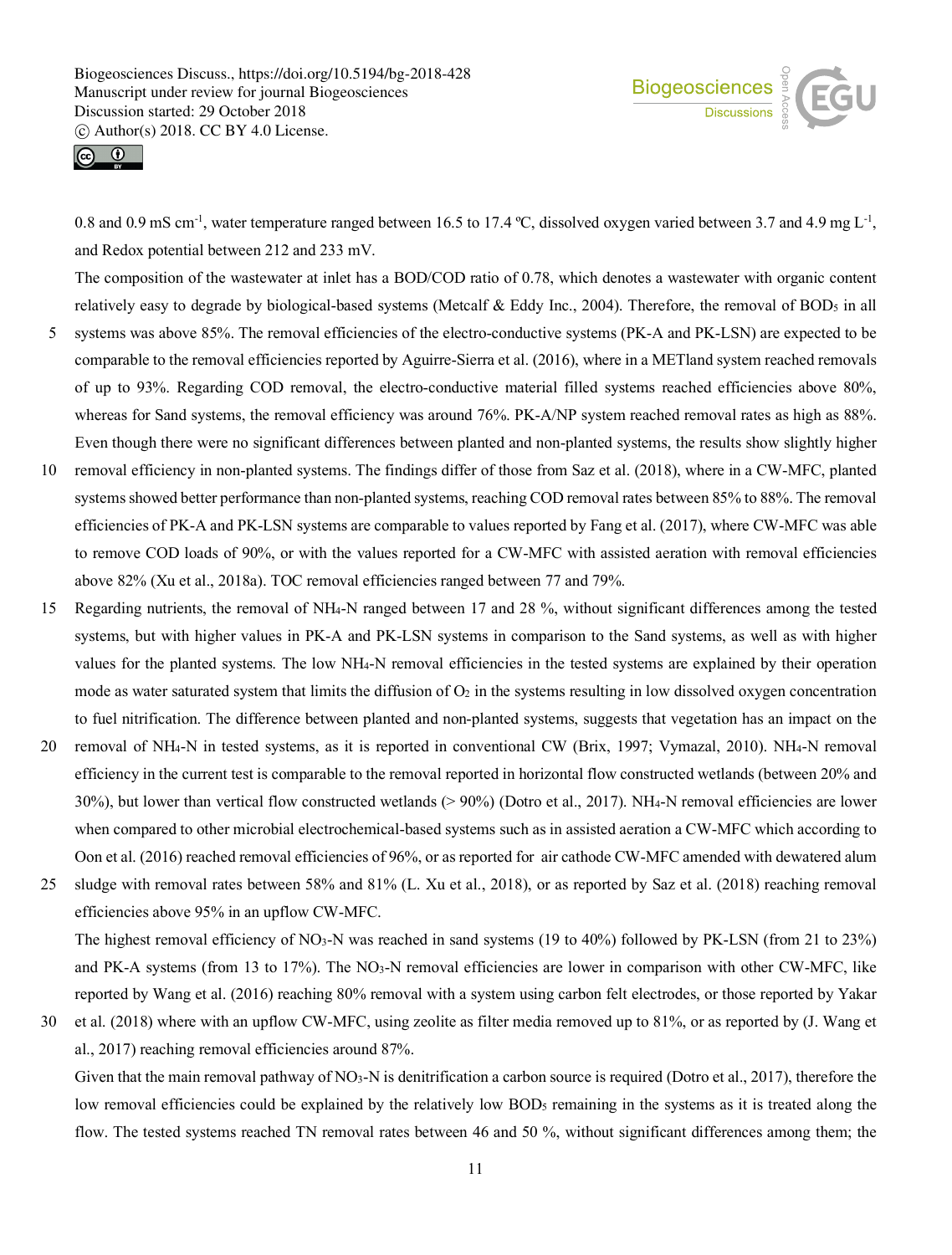



removal of TN is similar to horizontal flow constructed wetlands and lower than vertical flow constructed wetlands (Dotro et al., 2017) (Kadlec and Wallace, 2009). The removal efficiencies are comparable with results reported by (L. Xu et al., 2016) but lower than 82% removal efficiency reported by (Xu et al., 2018a). The low TN removal is the results of the operation of tested systems under saturated regime, which given the anoxic conditions, the nitrification process is limited by the lack of  $O_2$ ;

5 whereas the denitrification process could be limited by low amounts of organic matter and nitrate available in the systems (Dotro et al., 2017).

The average removal percentage of PO4-P ranged between 88 and 96% in Sand systems, which is higher than in PK-A systems (± 79 %) and PK-LSN systems (45 to 47 %). The highest performance in sand and PK-LSN columns could be the associated effect of filtration and precipitation processes (Dotro et al., 2017). The highest performance of PK-A systems in comparison

- 10 with PK-LSN systems, could be a consequence of adsorption processes, given that the PK-A material contain iron traces that are manifested by the formation of iron oxide patches on the surface of the materials, as well as by the reddish color of the material at the effluent section of the columns. The presence of iron oxide is known to aid the adsorption phosphorous on the surface of materials (Kadlec and Wallace, 2009). PO4-P removal in PK-A systems could be comparable with removal efficiency reported for CW-MFC amended with dewatered alum sludge (94%) (Xu et al., 2017), or with the removal efficiency
- 15 of 74% reached in a electrolysis-based horizontal flow constructed wetland reported by Gao et al. (2018). As for TSS removal, the best removal was obtained by the electro-conductive material PK-LSN, with removal rates between 87 and 90% followed by Sand systems between 81 and 84 % and PK-A systems with removals between 82 and 85%. The high performance of PK-LSN systems might be associated to the highest porosity of the material (55%; Table 1) therefore with higher filtration capacity.
- 20 In parallel to the water quality analysis, correlation analysis of the microbial metabolic activity indexes, the carbon guild utilization and the removal efficiency of organic matter (BOD5, COD and TOC) and nitrogen (NO3-N and TN) for the tested systems, was done based on a PCA correlation biplot (Figure 5). The analysis excluded NH4-N (which is mediated by nitrifying bacteria), PO4-P and TSS (whose removal mechanism are related to the physical-chemical processes of filtration, adsorption and precipitation). In general, the systems located on the right side of the correlation biplot (PK-LSN/P, PK-LSN/NP and
- 25 Sand/P) have higher values of AWCD, diversity and richness, indicating that these systems present more heterogeneous microbial communities, compared to those located on the left side (PK-A/P, PK-A/NP and Sand/NP), which seems to have more homogeneous microbial communities.

The Sand/P, PK-LSN/P and PK-LSN/NP systems seem to promote the conditions for microbial activity prone to consume amines/amides and amino acids. Additionally, in the case of PK-LSN/P and Sand/P systems, their metabolic activity also tents

30 to consume carboxylic & acetic acids, whereas in PK-LSN/NP system, the microbial communities are inclined to consume polymers (Figure 5). The carbon guild consumption pattern of Sand/P, PK-LSN/P and PK-LSN/NP seem to be strongly related with the removal of NO<sub>3</sub>-N, suggesting the involvement of microbial communities that consume the carbon guilds in denitrification process, in contrast with the impact consumption patterns have on the removal of COD and TN.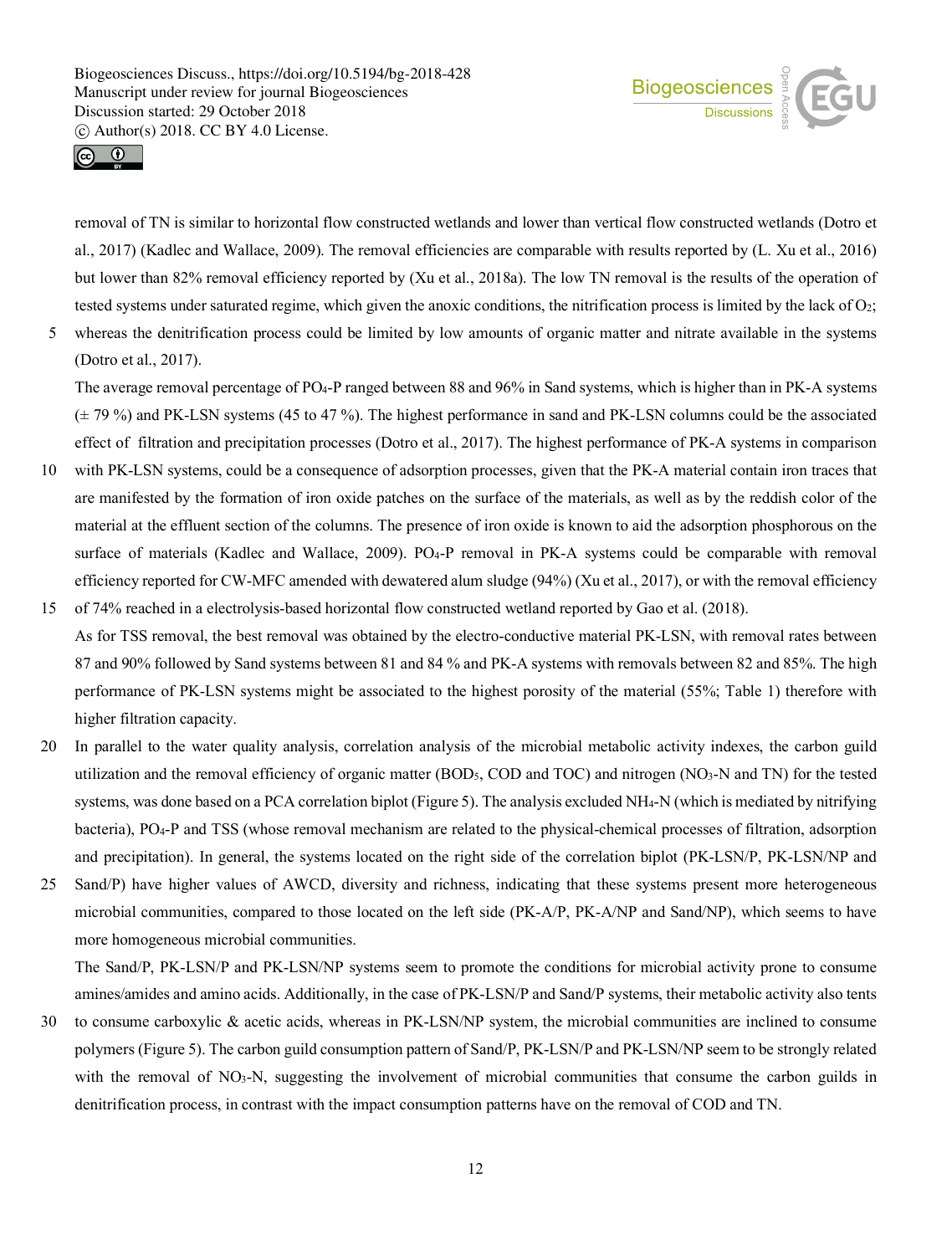



In general, the non-planted systems showed microbial communities prone to consume in a higher extend polymers which seems to be related to the removal of BOD<sub>5</sub> and TOC. BOD<sub>5</sub> show a negative correlation with the consumption of carboxylic and acetic acids, and TOC with amines/amides, amino acids and carboxylic and acetic acids. In the case of PK-LSN/NP system, besides having carbon guild consumption patterns related with the removal of NO3-N removal, the activity of the microbial

- 5 community, related in the consumption of polymers, also is involved in a high extend in BOD<sub>5</sub> and in TOC removal. Likewise, the microbial communities on non-planted systems seems to have a relative lower impact on the removal of NH4-N, in comparison with planted ones (Figure 5). However, is important to highlight that for TN removal efficiencies, apart of being related with NO3-N removal, also is related with nitrification processes and plant uptake.
- The systems located on the left side of the correlation biplot, seem to have more homogeneous microbial communities than 10 those located on the right side, therefore having different carbon guild consumption preferences (Figure 5). This difference could be associated to the absence of plants in Sand/NP and PK-A/NP, given that usually planted systems have higher microbial diversity than non-planted (Salomo et al., 2009; Weber & Legge, 2009), and by the electroconductive characteristics of the material in PK-A systems, that has an impact on the richness and diversity of microbial communities (Figure 3). For instance, the microbial communities in Sand/NP systems are prone to consume polymers in a higher extend and carbohydrates which
- 15 seems to be related to a high extend to the removal of BOD5 and TOC. Likewise, PK-A/NP system possess microbial communities that consume polymers which could to be related with the removal of BOD5 and TOC, and carbohydrates, which seems to be related to the removal of COD as well as TOC. Whereas in the case of PK-A/P, it has a high higher consumption of carboxylic & acetic acids and carbohydrates, which seems to be related to the removal of COD.
- Despite that, the PK-A systems still have microbial communities that contribute to the removal of COD and TN (through 20 nitrification-denitrification processes), the highest COD removal rates are reached by these systems, therefore should exist a relation between the characteristics of the material that become selective to the creation of microbial biofilms that ease the consumption of COD and TN.

## **5 Conclusions**

To the best of our knowledge there are no publications reporting the microbial metabolic activity function in electroactive 25 biofilm-based constructed wetlands. The assessment of the microbial metabolic activity was done in a fast and easy way based on CLPP analysis and with the use of BIOLOGTM EcoPlates. In the present study were identified differences in terms of the metabolic activity of systems using electro-conductive materials in comparison with control systems.

PK-A systems show lower values of AWCD, richness and diversity, in comparison with Sand and PK-LSN systems. This could constitute as an indicator of the impact of the material in the evolution of the microbial metabolic activity inside 30 electroconductive the systems. This means that the electro-conductive properties of PK-A system, provides favorable

conditions for the development of more homogeneous microbial biofilms, similarly to previous studies were carbon-based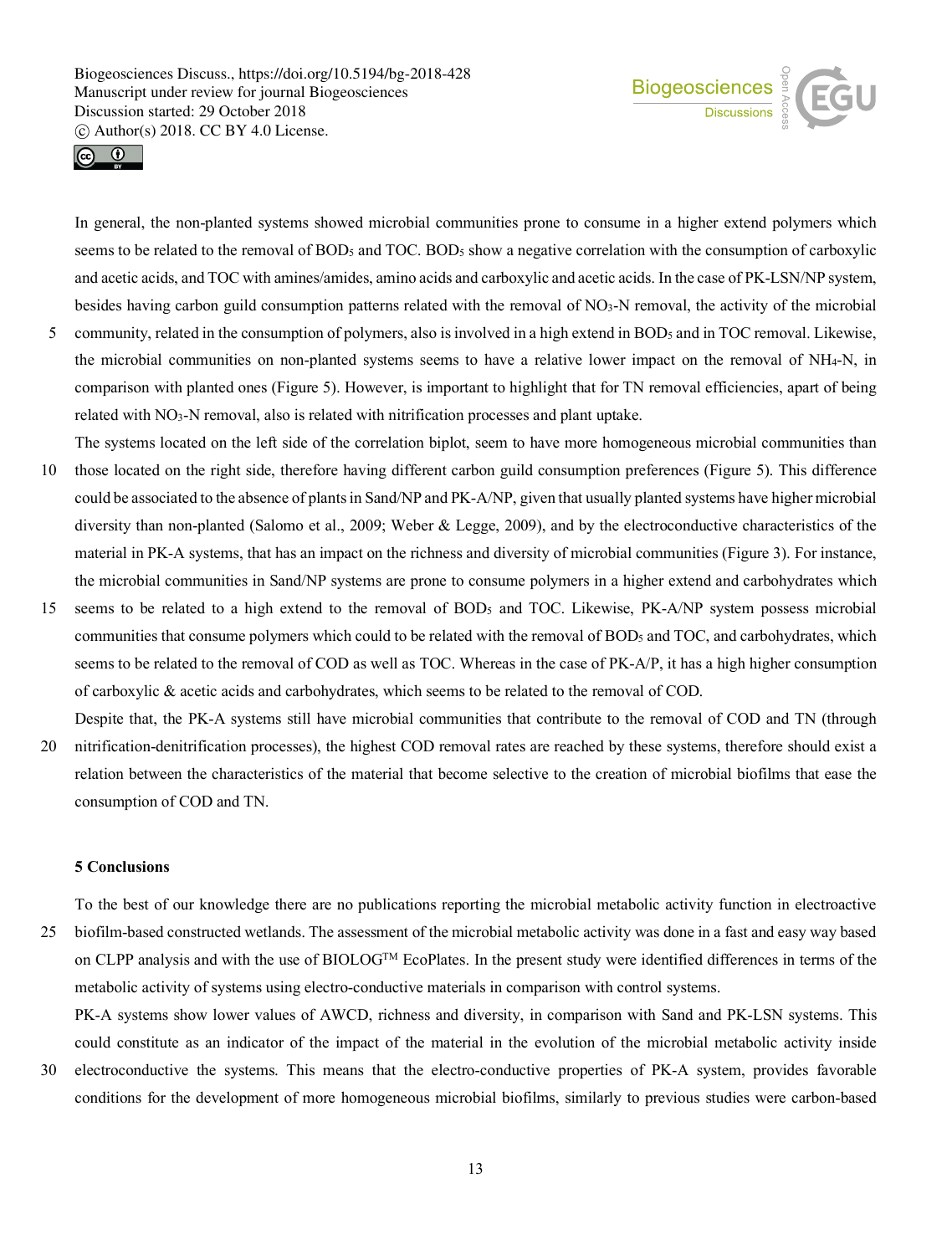



electrodes operating for certain long periods, have been reported changes in the microbial communities attached to the electrodes (Aguirre-Sierra et al.,2016; J. Wang et al., 2017).

Judging by the values of AWCD, richness and diversity, the planted systems have a slight impact on the microbial metabolic activity of tested systems, however, the registered differences are not significant between planted and non-planted system. The

- 5 carbon guild utilization showed a general trend in all tested systems, with a high consumption of carbohydrates and carboxylic and acetic acids, followed in a middle proportion by polymers and amino acids, and in lower proportion by amines and amides. Also, the carbon guild utilization shows differences along the flow path in the systems, as well as among them. The trends in the consumption of carbon guilds, have an impact on the values of microbial metabolic indexes. The systems
- with relatively higher consumption of amino acids, amines/amides and polymers (PK-LSN/P, PK-LSN/NP and Sand/NP) 10 seems to have more heterogeneous microbial communities in comparison with those systems with a relatively high consumption of carboxylic and acetic acids and carbohydrates (PK-A/P, PK-A/NP and Sand/P).

The consumption of carbon guilds is associated with the removal efficiency of the testes systems.  $NO<sub>3</sub>-N$  removal is associated to the consumption of amines/amides, amino acids, and polymers, which according to the profiles of the systems, are consumed at higher rates in the outlet section of the systems, indicating that denitrification processes is taking place. The microbial

15 communities likely to consume polymers, are involved in a high extend in the removal of BOD5 and TOC. Whereas the microbial communities prone to consume carbohydrates, which occur in a higher proportion at the inlet zones of the systems, are involved in the removal of COD as well as TOC.

# **Author Contributions**

Conceptualization, C.R., C.A.; investigation, C.R.; formal analysis, C.R., L.Z (supporting); supervision, C.A., H.B.; writing-20 original draft, C.R.; writing-review & editing, C.A, L.Z., H.B.

## **Competing interests**

The authors declare that they have no conflict of interest.

## **Acknowledgements**

This study was supported with resources of the project "iMETland: A new generation of Microbial Electrochemical Wetland 25 for effective decentralized wastewater treatment systems", funded by European Union's Horizon 2020 research and innovation programme (grant agreement No. 642190). Carlos A. Ramirez-Vargas kindly acknowledges to the Administrative Department

of Science and Technology of Colombia (COLCIENCIAS) for granting his PhD scholarship (conv. 646/2014). Special thanks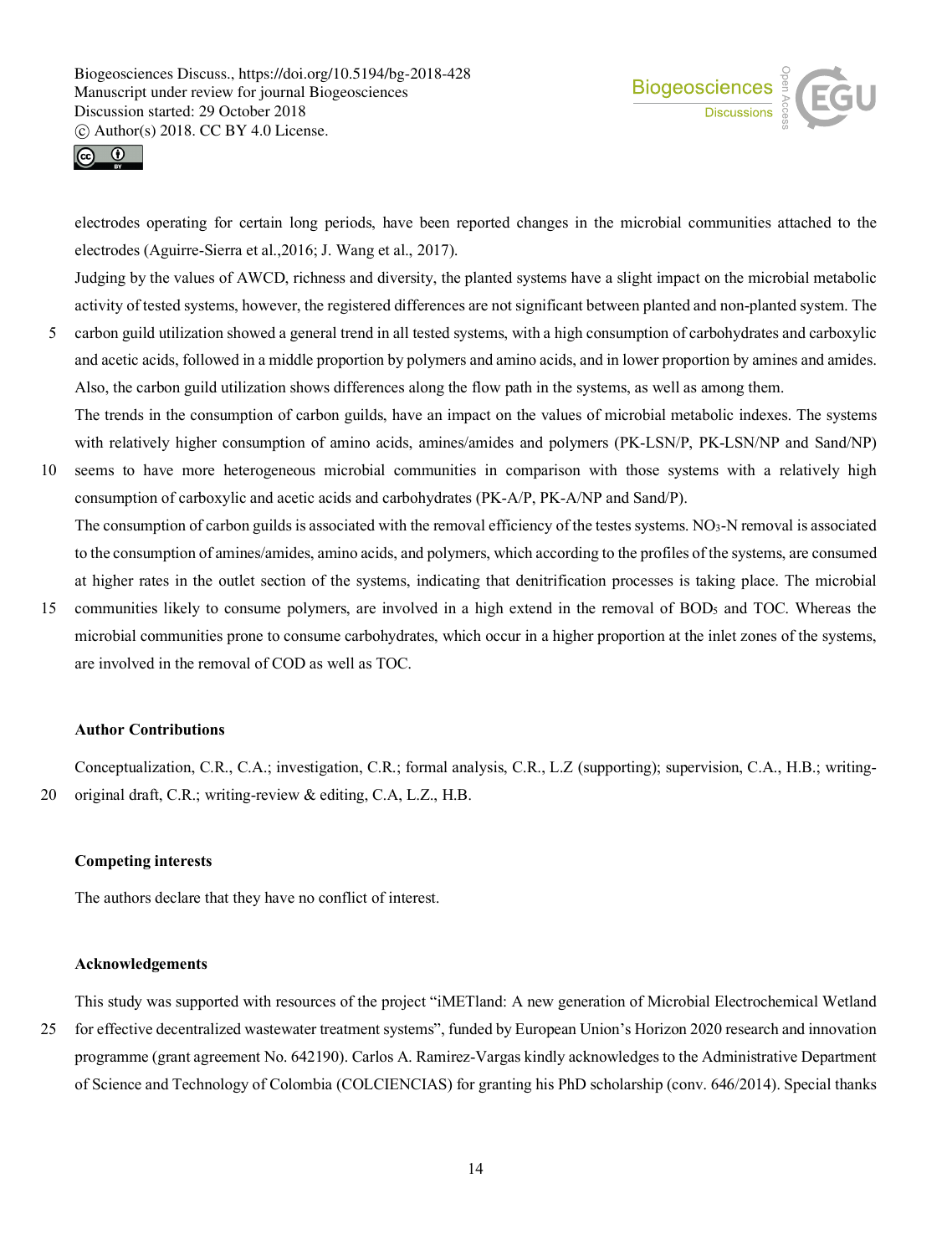



to Lone J. Ottosen and Mads Elkjær Tønnes (Dept. of Bioscience - Aquatic Biology, Aarhus University) for their invaluable support in field work and laboratory analysis.

# **References**

Adrados, B., Sánchez, O., Arias, C. A., Becares, E., Garrido, L., Mas, J., Brix, H. and Morató, J.: Microbial communities from

5 different types of natural wastewater treatment systems: Vertical and horizontal flow constructed wetlands and biofilters, Water Res., 55, 304–312, doi:10.1016/J.WATRES.2014.02.011, 2014. Aguirre-Sierra, A., Bacchetti De Gregoris, T., Berná, A., Salas, J. J., Aragón, C. and Esteve-Núñez, A.: Microbial

Electrochemical Systems outperform fixed-bed biofilters for cleaning-up urban wastewater, Environ. Sci. Water Res. Technol., 2, 4435–4448, doi:10.1039/c1ee01745d, 2016.

10 Beecroft, N. J., Zhao, F., Varcoe, J. R., Slade, R. C. T., Thumser, A. E. and Avignone-Rossa, C.: Dynamic changes in the microbial community composition in microbial fuel cells fed with sucrose, Appl. Microbiol. Biotechnol., 93(1), 423–437, doi:10.1007/s00253-011-3590-y, 2012.

Borole, A. P., Reguera, G., Ringeisen, B., Wang, Z.-W., Feng, Y. and Kim, B. H.: Electroactive biofilms: Current status and future research needs, Energy Environ. Sci., 4(12), 4813, doi:10.1039/c1ee02511b, 2011.

15 Brix, H.: Do macrophytes play a role in constructed treatment wetlands?, Water Sci. Technol., 35(5), 11–17, doi:10.1016/S0273-1223(97)00047-4, 1997.

Brix, H., Koottatep, T. and Laugesen, C. H.: Wastewater treatment in tsunami affected areas of Thailand by constructed wetlands., 2007.

Butti, S. K., Velvizhi, G., Sulonen, M. L. K., Haavisto, J. M., Oguz Koroglu, E., Yusuf Cetinkaya, A., Singh, S., Arya, D.,

20 Annie Modestra, J., Vamsi Krishna, K., Verma, A., Ozkaya, B., Lakaniemi, A.-M., Puhakka, J. A. and Venkata Mohan, S.: Microbial electrochemical technologies with the perspective of harnessing bioenergy: Maneuvering towards upscaling, Renew. Sustain. Energy Rev., 53, 462–476, doi:10.1016/j.rser.2015.08.058, 2016. Button, M., Nivala, J., Weber, K. P., Aubron, T. and Müller, R. A.: Microbial community metabolic function in subsurface

flow constructed wetlands of different designs, Ecol. Eng., 80, 162–171, doi:10.1016/j.ecoleng.2014.09.073, 2015.

25 Button, M., Weber, K., Nivala, J., Aubron, T. and Müller, R. A.: Community-Level Physiological Profiling of Microbial Communities in Constructed Wetlands: Effects of Sample Preparation, Appl. Biochem. Biotechnol., 178(5), 960–973, doi:10.1007/s12010-015-1921-7, 2016a.

Button, M., Rodriguez, M., Brisson, J. and Weber, K. P.: Use of two spatially separated plant species alters microbial community function in horizontal subsurface flow constructed wetlands, Ecol. Eng., 92, 18–27, 30 doi:10.1016/J.ECOLENG.2016.03.044, 2016b.

Calheiros, C. S. C., Duque, A. F., Moura, A., Henriques, I. S., Correia, A., Rangel, A. O. S. S. and Castro, P. M. L.: Changes in the bacterial community structure in two-stage constructed wetlands with different plants for industrial wastewater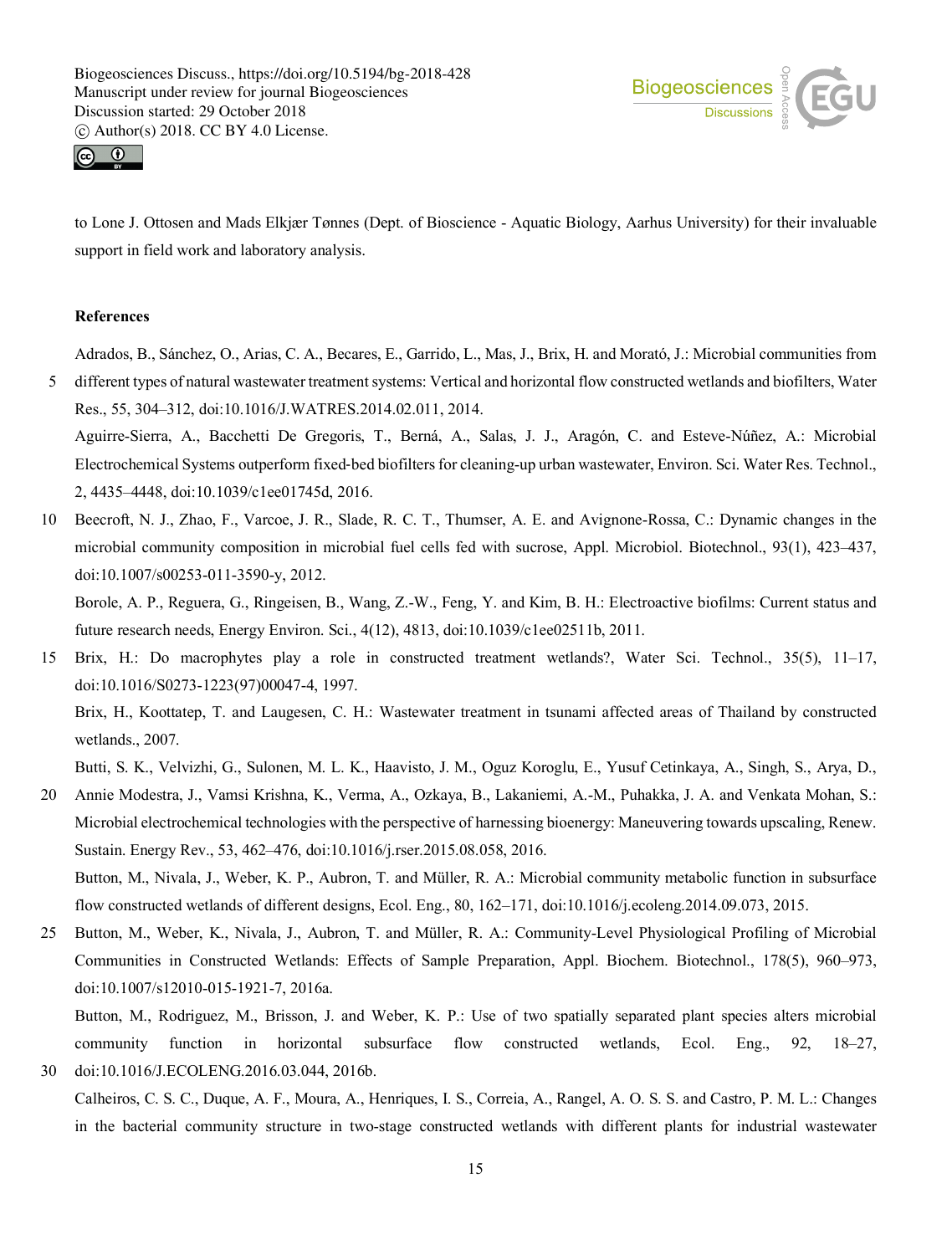



treatment, Bioresour. Technol., 100(13), 3228–3235, doi:10.1016/J.BIORTECH.2009.02.033, 2009. Doherty, L., Zhao, Y., Zhao, X., Hu, Y., Hao, X., Xu, L. and Liu, R.: A review of a recently emerged technology: Constructed wetland – microbial fuel cells, Water Res., doi:10.1016/j.watres.2015.08.016, 2015. Dotro, G., Molle, P., Nivala, J., Puigagut, J. and Stein, O.: Treatment Wetlands, First., IWA Publishing, London., 2017.

5 Escapa, A., San-Martín, M. I. and Morán, A.: Potential Use of Microbial Electrolysis Cells in Domestic Wastewater Treatment Plants for Energy Recovery, Front. Energy Res., 2(June), 1–10, doi:10.3389/fenrg.2014.00019, 2014. Esteve-Núñez, A.: Electricity-generating bacteria Bioelectrogenesis: sustainable biotechnology, Int. Innov., 181, 109–111,

2015.

Fang, Z., Cheng, S., Cao, X., Wang, H. and Li, X.: Effects of electrode gap and wastewater condition on the performance of

- 10 microbial fuel cell coupled constructed wetland, Environ. Technol. (United Kingdom), 38(8), 1051–1060, doi:10.1080/09593330.2016.1217280, 2017. Faulwetter, J. L., Gagnon, V., Sundberg, C., Chazarenc, F., Burr, M. D., Brisson, J., Camper, A. K. and Stein, O. R.: Microbial processes influencing performance of treatment wetlands: A review, Ecol. Eng., 35(6), 987–1004, doi:10.1016/J.ECOLENG.2008.12.030, 2009.
- 15 Gao, C., Wang, A., Wu, W.-M., Yin, Y. and Zhao, Y.-G.: Enrichment of anodic biofilm inoculated with anaerobic or aerobic sludge in single chambered air-cathode microbial fuel cells., Bioresour. Technol., 167, 124–32, doi:10.1016/j.biortech.2014.05.120, 2014.

Gao, Y., Zhang, W., Gao, B., Jia, W., Miao, A., Xiao, L. and Yang, L.: Highly efficient removal of nitrogen and phosphorus in an electrolysis-integrated horizontal subsurface-flow constructed wetland amended with biochar, Water Res., 139, 301–310, 20 doi:10.1016/J.WATRES.2018.04.007, 2018.

Garland, J. L.: Analysis and interpretation of community-level physiological profiles in microbial ecology, FEMS Microbiol. Ecol., 24(4), 289–300, doi:10.1016/S0168-6496(97)00061-5, 1997.

Garland, J. L. and Mills, A. L.: Classification and characterisation of heterotrophic microbial communities on the basis of pattern of community-level sole-carbon-source utilization, Appl. Environ. Microbiol., 57(8), 2351–2359, doi:0099- 25 2240/91/082351-09\$02.00/0, 1991.

Ghobrial, M. G.: Pigments and Moisture Contents in Phragmites australis ( Cav .) Trin . Ex Steudel , Would Be Engines for Monitoring Biodegradation of Petroleum Contaminants in Constructed Wetlands, Aust. J. Basic Appl. Sci., 2(4), 1068–1075, 2008.

Hammer, Ø., Harper, D. A. T. a. T. and Ryan, P. D.: PAST: Paleontological Statistics Software Package for Education and 30 Data Analysis, Palaeontol. Electron., 4(1)(1), 1–9, doi:10.1016/j.bcp.2008.05.025, 2001.

Insam, H. and Goberna, M.: Use of Biolog for the Community Level Physiological Profiling ( CLPP ) of environmental samples, in Molecular Microbial Ecology Manual, edited by G. A. Kowalchuk, F. de Brujin, A. J. Van der Zijpp, and J. D. van Elsas, pp. 853–860, Springer Netherlands., 2004.

Kadlec, R. and Wallace, S.: Treatment wetlands, Second., edited by C. Press, CRC Press, Boca Raton, FL., 2009.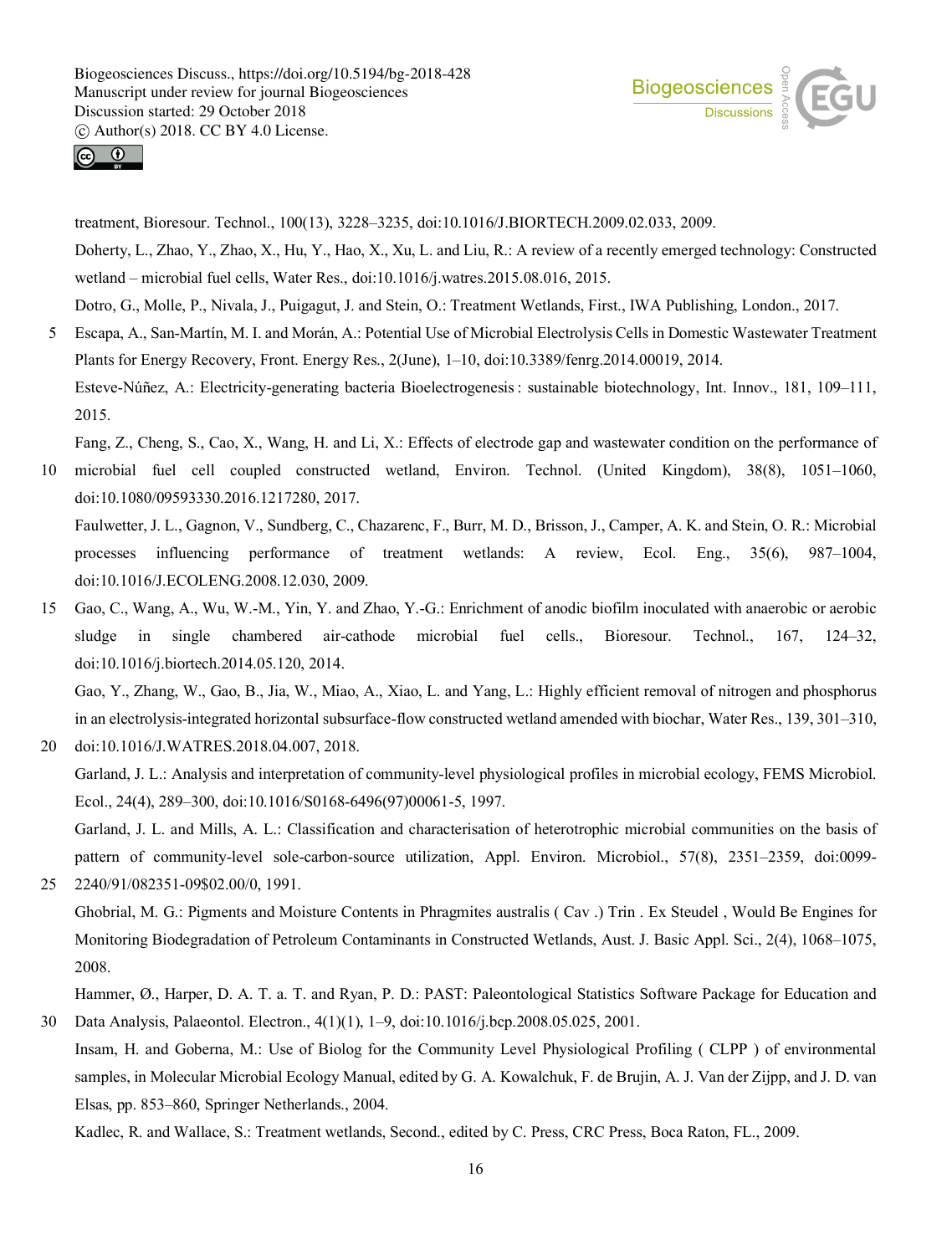



doi:10.1038/nrmicro2113, 2009.

Langergraber, G. and Masi, F.: Treatment wetlands in decentralised approaches for linking sanitation to energy and food security, Water Sci. Technol., 77(4), 859–860, doi:10.2166/wst.2017.599, 2018.

Li, T., Fang, Z., Yu, R., Cao, X., Song, H. and Li, X.: The performance of the microbial fuel cell-coupled constructed wetland system and the influence of the anode bacterial community, Environ. Technol. (United Kingdom), 37(13), 1683–1692, 5 doi:10.1080/09593330.2015.1127292, 2016.

Lobato, J., Cañizares, P., Fernández, F. J. and Rodrigo, M. A.: An evaluation of aerobic and anaerobic sludges as start-up material for microbial fuel cell systems., N. Biotechnol., 29(3), 415–20, doi:10.1016/j.nbt.2011.09.004, 2012. Logan, B. E.: Exoelectrogenic bacteria that power microbial fuel cells, Nat. Rev. Microbiol., 7(May 2009), 375–381,

10 Lovley, D. R.: Extracellular electron transfer: Wires, capacitors, iron lungs, and more, Geobiology, 6(3), 225–231, doi:10.1111/j.1472-4669.2008.00148.x, 2008. Lv, T., Carvalho, P. N., Zhang, L., Zhang, Y., Button, M., Arias, C. A., Weber, K. P. and Brix, H.: Functionality of microbial

communities in constructed wetlands used for pesticide remediation: Influence of system design and sampling strategy, Water Res., 110, 241–251, doi:10.1016/J.WATRES.2016.12.021, 2017.

15 Masi, F., Rizzo, A. and Regelsberger, M.: The role of constructed wetlands in a new circular economy, resource oriented, and ecosystem services paradigm, J. Environ. Manage., 216, 275–284, doi:10.1016/J.JENVMAN.2017.11.086, 2018. Metcalf & Eddy Inc.: Wastewater Engineering: Treatment and Reuse, Fourt., edited by G. Tchobanoglous, F. L. Burton, and H. D. Stensel, McGraw-Hill, New York., 2004.

Min, B., Kim, J., Oh, S., Regan, J. M. and Logan, B. E.: Electricity generation from swine wastewater using microbial fuel 20 cells., Water Res., 39(20), 4961–8, doi:10.1016/j.watres.2005.09.039, 2005.

- Nivala, J., Wallace, S., Headley, T., Kassa, K., Brix, H., van Afferden, M. and Müller, R.: Oxygen transfer and consumption in subsurface flow treatment wetlands, Ecol. Eng., 61(August 2012), 544–554, doi:10.1016/j.ecoleng.2012.08.028, 2012. Oon, Y.-L., Ong, S.-A., Ho, L.-N., Wong, Y.-S., Dahalan, F. A., Oon, Y.-S., Lehl, H. K. and Thung, W.-E.: Synergistic effect of up-flow constructed wetland and microbial fuel cell for simultaneous wastewater treatment and energy recovery, Bioresour.
- 25 Technol., 203, 190–197, doi:10.1016/j.biortech.2015.12.011, 2016. Osem, Y., Chen, Y., Levinson, D. and Hadar, Y.: The effects of plant roots on microbial community structure in aerated wastewater-treatment reactors, Ecol. Eng., 29(2), 133–142, doi:10.1016/J.ECOLENG.2006.06.003, 2007. Paredes, D., Vélez, M. E., Kuschk, P. and Mueller, R. A.: Effects of type of flow, plants and addition of organic carbon in the removal of zinc and chromium in small-scale model wetlands, Water Sci. Technol., 56(3), 199 LP-205 [online] Available
- 30 from: http://wst.iwaponline.com/content/56/3/199.abstract, 2007. Ramirez-Vargas, C. A., Prado, A., Arias, C. A., Carvalho, P. N., Esteve-Núñez, A. and Brix, H.: Microbial electrochemical technologies for wastewater treatment : principles and evolution from microbial fuel cells to bioelectrochemical-based constructed wetlands, Water, 10(9), 1–29, doi:https://doi.org/10.3390/w10091128, 2018.

Reed, S. C., Crites, R. W. and Middlebrooks, E. J.: Natural Systems for Waste Management and Treatment, 2nd editio.,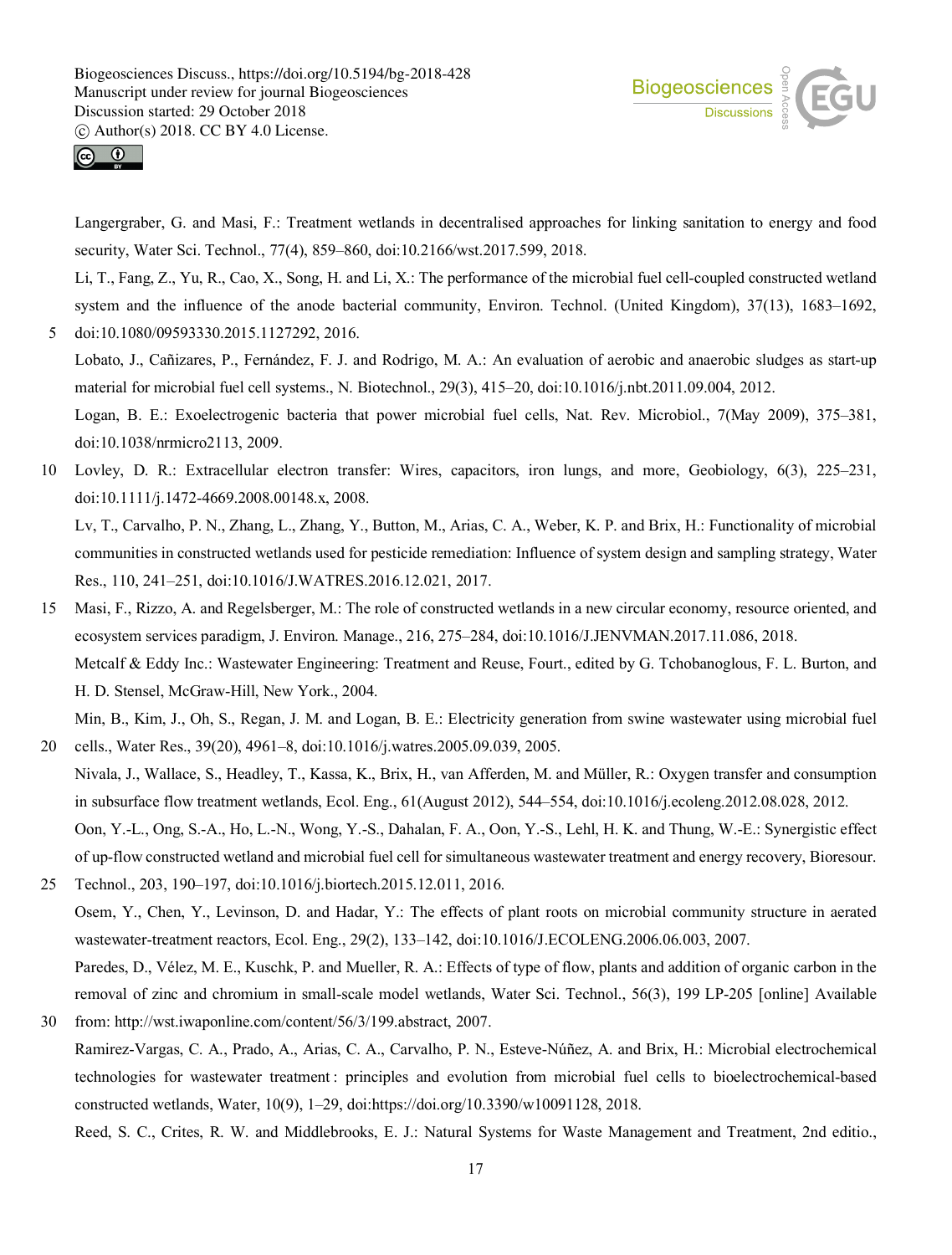



McGraw-Hill, Inc., USA., 1995.

Risgaard-Petersen, N., Damgaard, L. R., Revil, A. and Nielsen, L. P.: Mapping electron sources and sinks in a marine biogeobattery, J. Geophys. Res. G Biogeosciences, 119(8), 1475–1486, doi:10.1002/2014JG002673, 2014.

Sajana, T. K., Ghangrekar, M. M. and Mitra, A.: Application of sediment microbial fuel cell for in situ reclamation of 5 aquaculture pond water quality, Aquac. Eng., 57, 101–107, doi:10.1016/j.aquaeng.2013.09.002, 2013.

Salomo, S., Münch, C. and Röske, I.: Evaluation of the metabolic diversity of microbial communities in four different filter layers of a constructed wetland with vertical flow by Biolog<sup>TM</sup> analysis, Water Res., 43(18), 4569-4578, doi:10.1016/J.WATRES.2009.08.009, 2009.

Saz, Ç., Türe, C., Türker, O. C. and Yakar, A.: Effect of vegetation type on treatment performance and bioelectric production

10 of constructed wetland modules combined with microbial fuel cell ( CW-MFC ) treating synthetic wastewater, Environ. Sci. Pollut. Res., 25, 8777–8792, 2018.

Schröder, U., Harnisch, F. and Angenent, L. T.: Microbial electrochemistry and technology: terminology and classification, Energy Environ. Sci., 8(2), 513–519, doi:10.1039/C4EE03359K, 2015.

Truu, M., Juhanson, J. and Truu, J.: Microbial biomass, activity and community composition in constructed wetlands, Sci. 15 Total Environ., 407(13), 3958–3971, doi:10.1016/J.SCITOTENV.2008.11.036, 2009.

- Vacca, G., Wand, H., Nikolausz, M., Kuschk, P. and Kästner, M.: Effect of plants and filter materials on bacteria removal in pilot-scale constructed wetlands, Water Res., 39(7), 1361–1373, doi:10.1016/J.WATRES.2005.01.005, 2005. Velvizhi, G. and Venkata Mohan, S.: Bioelectrogenic role of anoxic microbial anode in the treatment of chemical wastewater: Microbial dynamics with bioelectro-characterization, Water Res., 70, 52–63, doi:10.1016/j.watres.2014.11.002, 2015.
- 20 Velvizhi, G., Goud, R. K. and Venkata Mohan, S.: Anoxic bio-electrochemical system for treatment of complex chemical wastewater with simultaneous bioelectricity generation, Bioresour. Technol., 151, 214–220, doi:10.1016/j.biortech.2013.10.028, 2014.

Vilajeliu-Pons, A., Puig, S., Pous, N., Salcedo-Dávila, I., Bañeras, L., Balaguer, M. D. and Colprim, J.: Microbiome characterization of MFCs used for the treatment of swine manure., J. Hazard. Mater., 288, 60–8,

- 25 doi:10.1016/j.jhazmat.2015.02.014, 2015. Villano, M., Aulenta, F., Beccari, M. and Majone, M.: Start-up and performance of an activated sludge bioanode in microbial electrolysis cells, Chem. Eng. Trans., 27, 109–114, doi:10.3303/CET1227019, 2012. Vymazal, J.: The use constructed wetlands with horizontal sub-surface flow for various types of wastewater, Ecol. Eng., 35(1), 1–17, doi:10.1016/j.ecoleng.2008.08.016, 2009.
- 30 Vymazal, J.: Constructed Wetlands for Wastewater Treatment, Water, 2(3), 530–549, doi:10.3390/w2030530, 2010. Vymazal, J.: Constructed wetlands for treatment of industrial wastewaters: A review, Ecol. Eng., 73, 724–751, doi:10.1016/j.ecoleng.2014.09.034, 2014.

Wang, J., Song, X., Wang, Y., Abayneh, B., Li, Y., Yan, D. and Bai, J.: Nitrate removal and bioenergy production in constructed wetland coupled with microbial fuel cell: Establishment of electrochemically active bacteria community on anode,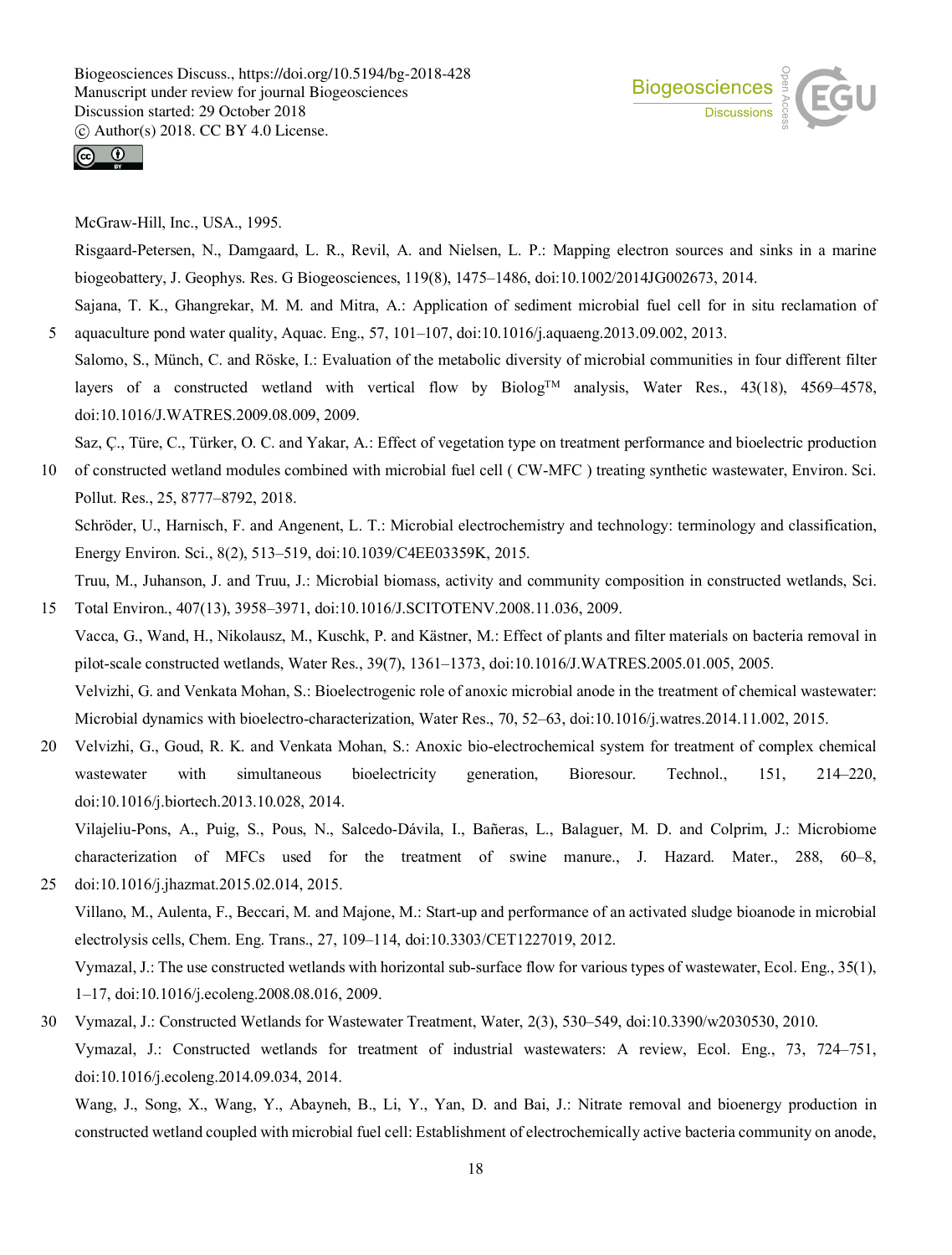



Bioresour. Technol., 221, 358–365, doi:10.1016/j.biortech.2016.09.054, 2016.

Wang, J., Song, X., Wang, Y., Bai, J., Bai, H., Yan, D., Cao, Y., Li, Y., Yu, Z. and Dong, G.: Bioelectricity generation, contaminant removal and bacterial community distribution as affected by substrate material size and aquatic macrophyte in constructed wetland-microbial fuel cell, Bioresour. Technol., 245(August), 372–378, doi:10.1016/j.biortech.2017.08.191, 5 2017a.

Wang, J., Song, X., Wang, Y., Bai, J., Li, M., Dong, G., Lin, F., Lv, Y. and Yan, D.: Bioenergy generation and rhizodegradation as affected by microbial community distribution in a coupled constructed wetland-microbial fuel cell system associated with three macrophytes, Sci. Total Environ., 607–608, 53–62, doi:10.1016/J.SCITOTENV.2017.06.243, 2017b.

Wang, Y., Zhao, Y., Xu, L., Wang, W., Doherty, L., Tang, C., Ren, B. and Zhao, J.: Constructed wetland integrated microbial

10 fuel cell system: looking back, moving forward, Water Sci. Technol., 76(2), 471–477, doi:10.2166/wst.2017.190, 2017c. Weber, K. P. and Gagnon, V.: Microbiology in Treatment Wetlands, Sust Sanit Pr., (18), 25–30, 2014. Weber, K. P. and Legge, R. L.: One-dimensional metric for tracking bacterial community divergence using sole carbon source utilization patterns, J. Microbiol. Methods, 79(1), 55–61, doi:10.1016/J.MIMET.2009.07.020, 2009. Weber, K. P. and Legge, R. L.: Community level physiological profiling, in Methods in Molecular Biology: Bioremediation,

15 vol. 599, edited by S. P. Cummings, pp. 263–281, The Humana Press Inc., New Jersey., 2010a. Weber, K. P. and Legge, R. L.: Method for the detachment of culturable bacteria from wetland gravel, J. Microbiol. Methods, 80(3), 242–250, doi:10.1016/J.MIMET.2010.01.006, 2010b.

Weber, K. P., Grove, J. A., Gehder, M., Anderson, W. A. and Legge, R. L.: Data transformations in the analysis of communitylevel substrate utilization data from microplates, J. Microbiol. Methods, 69(3), 461–469, doi:10.1016/J.MIMET.2007.02.013,

20 2007.

Weber, K. P., Gehder, M. and Legge, R. L.: Assessment of changes in the microbial community of constructed wetland mesocosms in response to acid mine drainage exposure, Water Res., 42(1–2), 180–188, doi:10.1016/J.WATRES.2007.06.055, 2008.

Wu, H., Zhang, J., Ngo, H. H., Guo, W., Hu, Z., Liang, S., Fan, J. and Liu, H.: A review on the sustainability of constructed

- 25 wetlands for wastewater treatment: Design and operation., Bioresour. Technol., 175C, 594–601, doi:10.1016/j.biortech.2014.10.068, 2014a. Wu, S., Kuschk, P., Brix, H., Vymazal, J. and Dong, R.: Development of constructed wetlands in performance intensifications for wastewater treatment: a nitrogen and organic matter targeted review., Water Res., 57, 40–55, doi:10.1016/j.watres.2014.03.020, 2014b.
- 30 Xu, F., Cao, F., Kong, Q., Zhou, L., Yuan, Q., Zhu, Y., Wang, Q., Du, Y. and Wang, Z.: Electricity production and evolution of microbial community in the constructed wetland-microbial fuel cell, Chem. Eng. J., 339, 479–486, doi:10.1016/J.CEJ.2018.02.003, 2018a.

Xu, L., Zhao, Y., Doherty, L., Hu, Y. and Hao, X.: Promoting the bio-cathode formation of a constructed wetland-microbial fuel cell by using powder activated carbon modified alum sludge in anode chamber, Sci. Rep., 6(February), 1–9,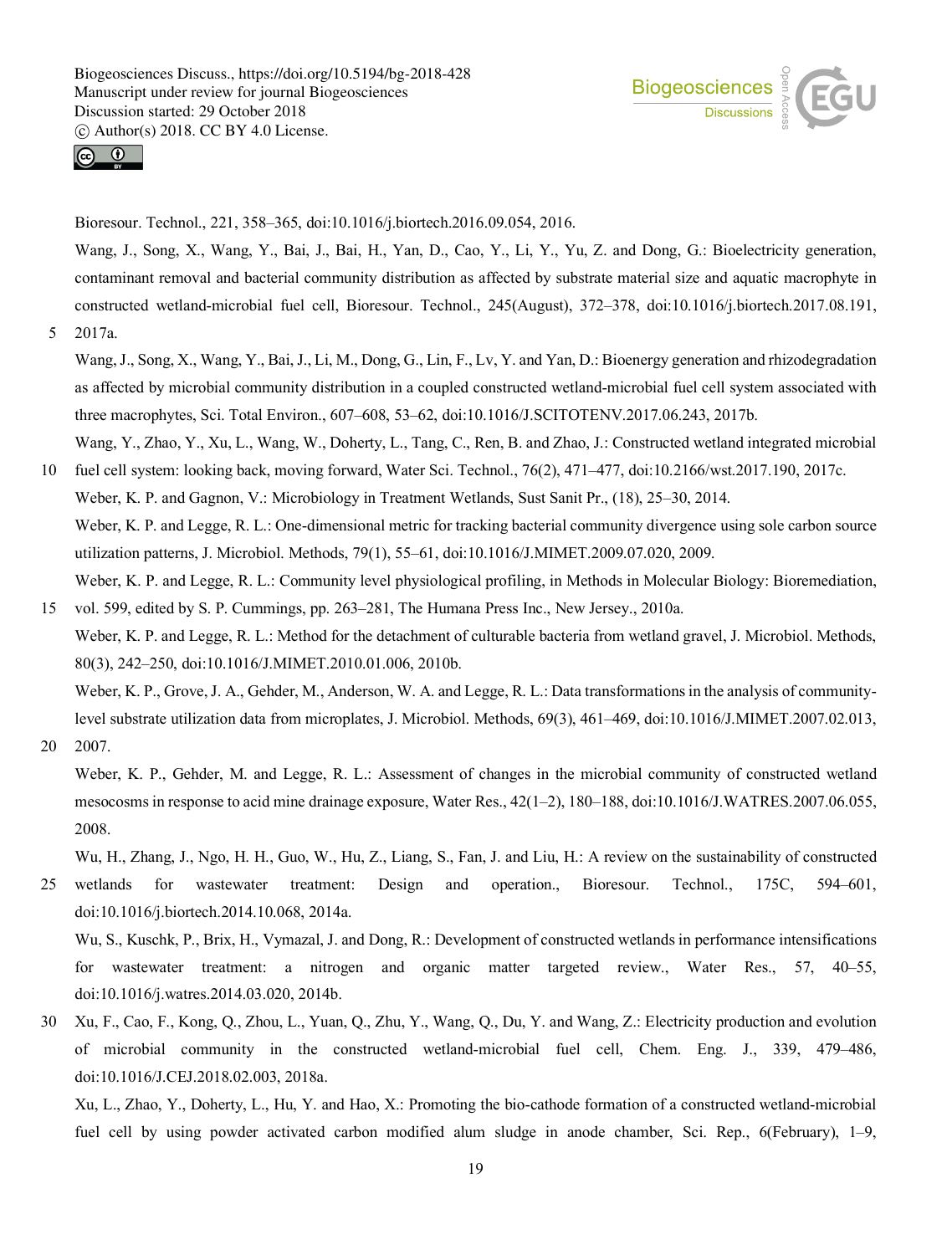



doi:10.1038/srep26514, 2016.

Xu, L., Zhao, Y., Wang, T., Liu, R. and Gao, F.: Energy capture and nutrients removal enhancement through a stacked constructed wetland incorporated with microbial fuel cell, Water Sci. Technol., 76(1), doi:10.2166/wst.2017.168, 2017.

Xu, L., Zhao, Y., Wang, X. and Yu, W.: Applying multiple bio-cathodes in constructed wetland-microbial fuel cell for 5 promoting energy production and bioelectrical derived nitrification-denitrification process, Chem. Eng. J., 344, 105–113, doi:10.1016/J.CEJ.2018.03.065, 2018b.

Yadav, A. K., Dash, P., Mohanty, A., Abbassi, R. and Mishra, B. K.: Performance assessment of innovative constructed wetland-microbial fuel cell for electricity production and dye removal, Ecol. Eng., 47, 126–131, doi:10.1016/j.ecoleng.2012.06.029, 2012.

10 Yakar, A., Türe, C., Türker, O. C., Vymazal, J. and Saz, Ç.: Impacts of various filtration media on wastewater treatment and bioelectric production in up-flow constructed wetland combined with microbial fuel cell (UCW-MFC), Ecol. Eng., 117, 120– 132, doi:10.1016/J.ECOLENG.2018.03.016, 2018.

Yamashita, T., Ishida, M., Ogino, A. and Yokoyama, H.: Evaluation of organic matter removal and electricity generation by using integrated microbial fuel cells for wastewater treatment., Environ. Technol., 3330(December 2015), 1–20, 15 doi:10.1080/09593330.2015.1066874, 2015.

Zhang, C.-B., Wang, J., Liu, W.-L., Zhu, S.-X., Ge, H.-L., Chang, S. X., Chang, J. and Ge, Y.: Effects of plant diversity on microbial biomass and community metabolic profiles in a full-scale constructed wetland, Ecol. Eng., 36(1), 62–68, doi:10.1016/J.ECOLENG.2009.09.010, 2010.

20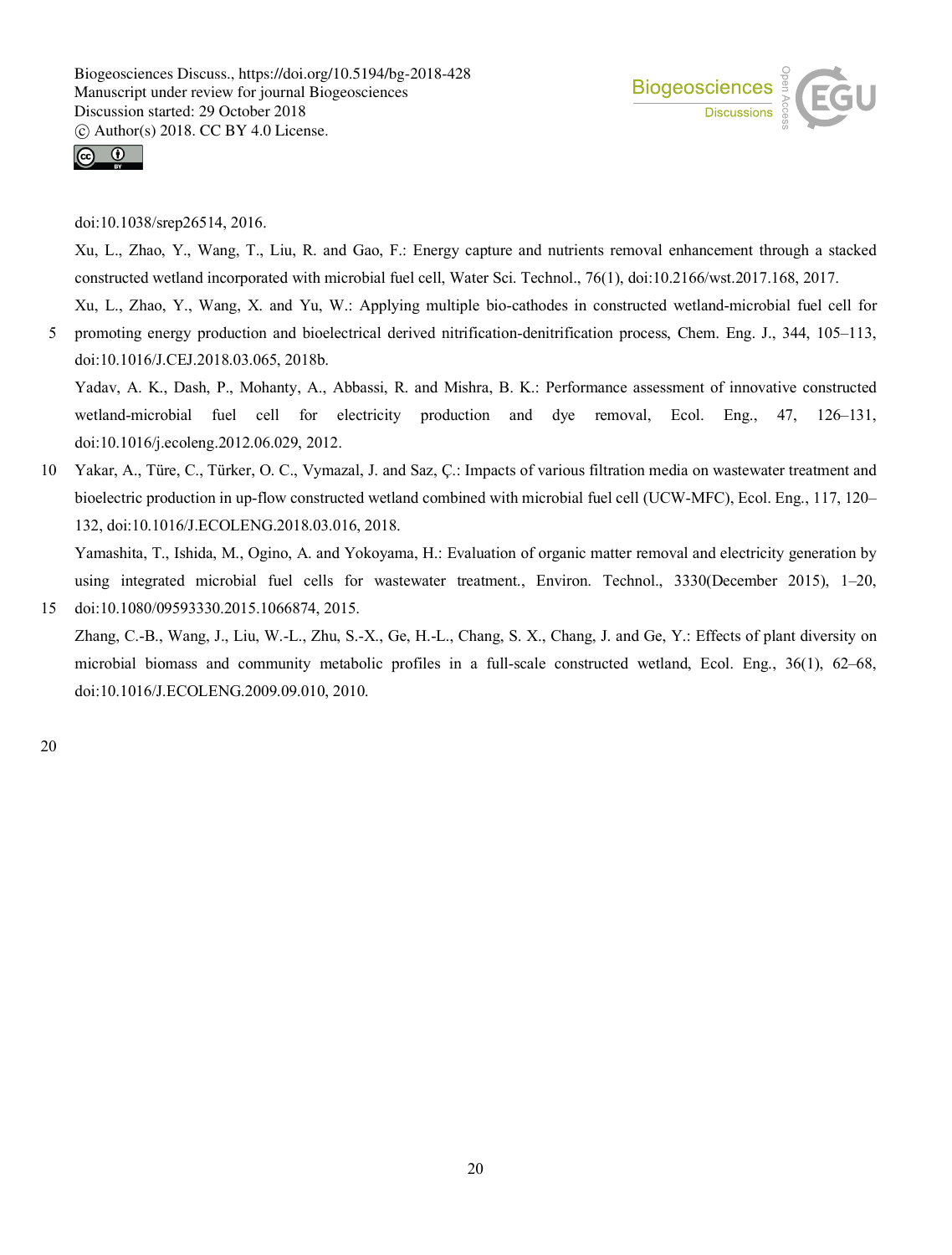



|  | Table 1: Physical-chemical characteristic of filter materials used in this study. |  |  |
|--|-----------------------------------------------------------------------------------|--|--|
|  |                                                                                   |  |  |

| Parameter   | <b>Units</b>   | PK-A*         | PK-LSN*       | Sand**                   |
|-------------|----------------|---------------|---------------|--------------------------|
| Carbon-fix  | $\frac{0}{0}$  | 95.80         | 99.43         | $\overline{\phantom{a}}$ |
| Sulphur     | $\frac{0}{0}$  | 1.80          | 0.54          | $\overline{\phantom{a}}$ |
| Nitrogen    | $\frac{0}{0}$  | 1.00          | 0.375         | $\overline{\phantom{a}}$ |
| Ash         | $\frac{0}{0}$  | 2.00          | 0.07          | $\overline{\phantom{a}}$ |
| Volatiles   | $\frac{0}{0}$  | 0.50          | 0.50          | $\overline{\phantom{a}}$ |
| $H_2O$      | $\frac{0}{0}$  | 0.20          | 0.50          | -                        |
| Resistivity | $\Omega$ -m    | 0.0227        | 0.0262        | $\overline{\phantom{a}}$ |
| Porosity    | $\%$           | $39 \pm 2$    | $55 \pm 3$    | $38 \pm 2$               |
| Density     | $g$ m $l^{-1}$ | $1.9 \pm 0.1$ | $1.6 \pm 0.1$ | $2.62 \pm 0.1$           |
| $D_{10}$    | mm             | 9.47          | 3.23          | 0.46                     |
| $D_{60}$    | mm             | 22.93         | 20.15         | 1.18                     |

\*electro-conductive materials; \*\*control material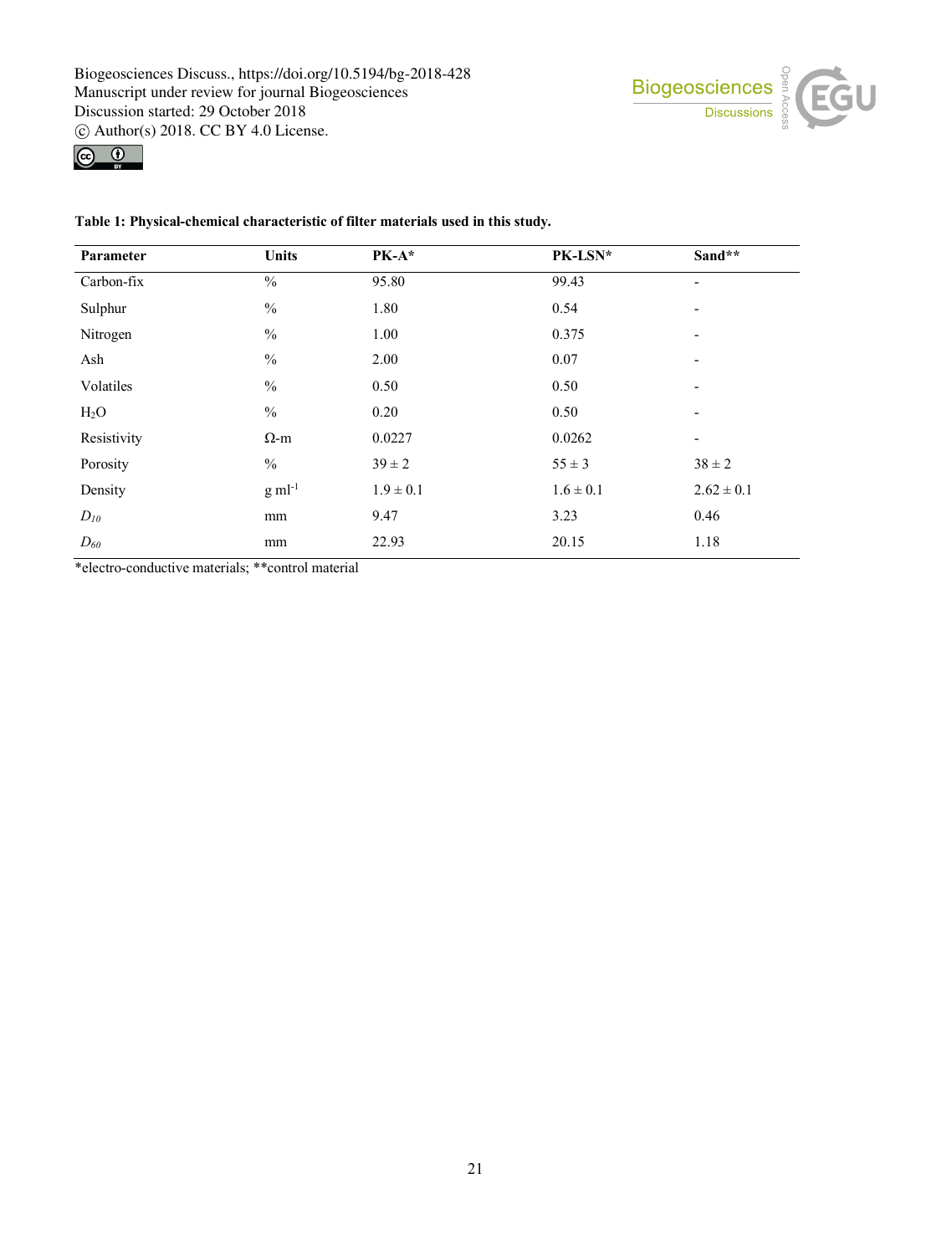



| Parameter               | <b>Units</b>          | Mean            |
|-------------------------|-----------------------|-----------------|
| pH                      | -                     | $6.6 \pm 0.1$   |
| Electrical conductivity | $mS$ cm <sup>-1</sup> | $0.8 \pm 0.3$   |
| Temperature             | $\rm ^{o}C$           | $16.9 \pm 1.5$  |
| Dissolved oxygen        | $mg L^{-1}$           | $1.4 \pm 0.81$  |
| Redox potential*        | $\rm mV$              | $3.8 \pm 31.1$  |
| BOD <sub>5</sub>        | $mg L^{-1}$           | $500\pm28$      |
| $\rm{COD}$              | $mg L^{-1}$           | $640 \pm 34$    |
| <b>TOC</b>              | $mg L-1$              | $170 \pm 49$    |
| $NH_4-N$                | $mg L^{-1}$           | $33 \pm 3$      |
| $NO3-N$                 | $mg L^{-1}$           | $0.04 \pm 0.03$ |
| $\rm TN$                | $mg L^{-1}$           | $42 \pm 9$      |
| $PO4-P$                 | $mg L-1$              | $6 \pm 1$       |
| <b>TSS</b>              | $mg L-1$              | $341 \pm 90$    |

#### **Table 2: Mean values of inlet wastewater parameters along 16 weeks of operation.**

\* vs Standard Hydrogen Electron (corrected with 207 mV at 25ºC)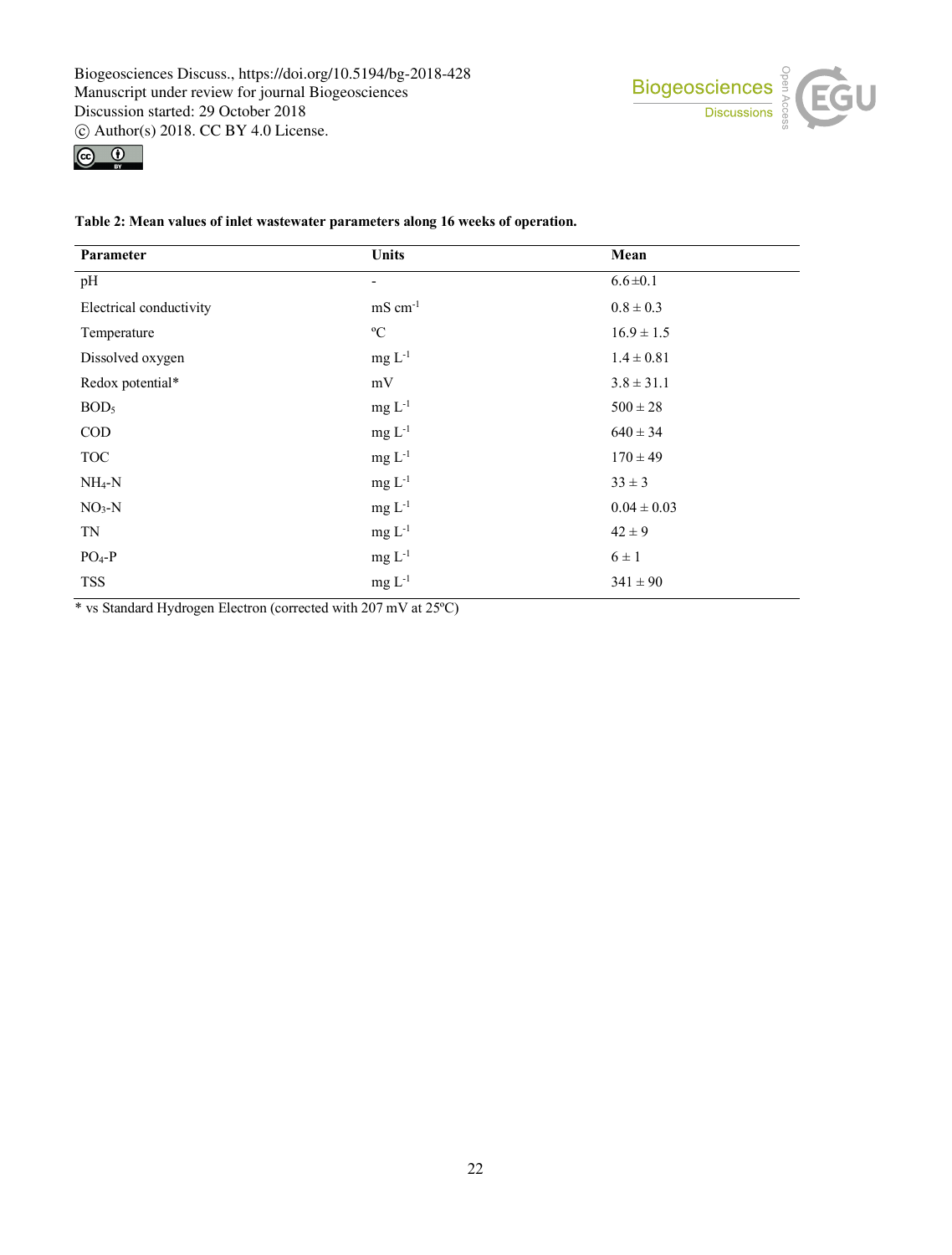



| Parameter               | Unit                | $PK-A/P$                   | <b>PK-LSN/P</b>            | PK-A/NP                    | PK-LSN/NP                   | Sand/P                     | Sand/NP                   |
|-------------------------|---------------------|----------------------------|----------------------------|----------------------------|-----------------------------|----------------------------|---------------------------|
| pH                      |                     | $7.9 \pm 0.9$ <sup>a</sup> | $8.0 \pm 0.9$ <sup>a</sup> | $7.9 \pm 0.9^{\text{a}}$   | $7.9 \pm 0.9^{\text{a}}$    | $8.0 \pm 0.8$ <sup>a</sup> | $8.0 \pm 0.9^{\text{a}}$  |
| Electrical conductivity | $\text{mS cm}^{-1}$ | $0.9 \pm 0.4^{\text{ a}}$  | $0.9 \pm 0.5^{\text{a}}$   | $0.8 \pm 0.3$ <sup>a</sup> | $0.8 \pm 0.4^{\text{ a}}$   | $0.8 \pm 0.5^{\text{ a}}$  | $0.8 \pm 0.5^{\text{ a}}$ |
| Temperature             | $\rm ^{o}C$         | $16.8 \pm 3.8^{\text{a}}$  | $16.5 \pm 3.6^{\text{a}}$  | $17.4 \pm 4.0^{\text{a}}$  | $16.8 \pm 4.1$ <sup>a</sup> | $16.9 \pm 4.7^{\text{a}}$  | $16.8 \pm 5.0^{\text{a}}$ |
| Dissolved oxygen        | $mg L^{-1}$         | $4.1 \pm 3.2$ <sup>a</sup> | $4.9 \pm 2.8$ <sup>a</sup> | $3.7 \pm 3.2^{\text{a}}$   | $4.0 \pm 3.4^{\text{a}}$    | $3.8 \pm 3.4^{\text{a}}$   | $3.7 \pm 3.2^{\text{a}}$  |
| Redox potential*        | mV                  | $229 \pm 58^{\text{a}}$    | $233 \pm 52^{\text{a}}$    | $220 \pm 59^{\text{ a}}$   | $212 \pm 67^{\rm a}$        | $224 \pm 40^{\text{ a}}$   | $224 \pm 32^{\text{a}}$   |
| BOD <sub>5</sub>        | $\%$                | $85 \pm 11^{a}$            | $86 \pm 11^{a}$            | $87 \pm 11^{a}$            | $87 \pm 11^{a}$             | $87 \pm 9^{\mathrm{a}}$    | $86 \pm 8^{\text{ a}}$    |
| <b>COD</b>              | $\frac{0}{0}$       | $85 \pm 13^{ab}$           | $82 \pm 12^{ab}$           | $88 \pm 14^{\text{ a}}$    | $82 \pm 12^{ab}$            | $76 \pm 11^{b}$            | $76 \pm 11^{b}$           |
| <b>TOC</b>              | $\frac{0}{0}$       | $77 \pm 10^{\text{ a}}$    | $77 \pm 8^{\text{ a}}$     | $79 \pm 11^{a}$            | $77 \pm 9^{\text{ a}}$      | $76 \pm 9^{\text{ a}}$     | $79 \pm 7^{\rm a}$        |
| $NH_4-N$                | $\frac{0}{0}$       | $26 \pm 15^{\text{ a}}$    | $28 \pm 16^{\text{ a}}$    | $25 \pm 15^{\text{ a}}$    | $24 \pm 15^{\text{ a}}$     | $17 \pm 13^{\text{ a}}$    | $17 \pm 14^{\text{ a}}$   |
| $NO3-N$                 | $\%$                | $17 \pm 16^{ab}$           | $23 \pm 18^{ab}$           | $13 \pm 13^{b}$            | $21 \pm 16^{ab}$            | $40 \pm 20^{\text{ a}}$    | $19 \pm 15^{ab}$          |
| <b>TN</b>               | $\frac{0}{0}$       | $50 \pm 26^{\text{ a}}$    | $48 \pm 25$ <sup>a</sup>   | $48 \pm 25$ <sup>a</sup>   | $48 \pm 26^{\text{ a}}$     | $46 \pm 23$ <sup>a</sup>   | $49 \pm 26$ <sup>a</sup>  |
| $PO4-P$                 | $\frac{0}{0}$       | $79 \pm 16^{b}$            | $47 \pm 30^{\circ}$        | $79 \pm 18^{b}$            | $45 \pm 27$ °               | $88 \pm 15^{\text{ a}}$    | $96 \pm 4^{\text{a}}$     |
| <b>TSS</b>              | $\frac{0}{0}$       | $82 \pm 13^{b}$            | $90 \pm 9^{\text{ a}}$     | $85 \pm 10^{ab}$           | $87 \pm 8$ <sup>ab</sup>    | $84 \pm 8$ <sup>ab</sup>   | $81 \pm 14^{b}$           |

**Table 3: Effluent water quality parameters of tested systems along 16 weeks of operation.**

\* vs Standard Hydrogen Electron (corrected with 207 mV at 25ºC). Different letters indicate significant differences between tested systems.

5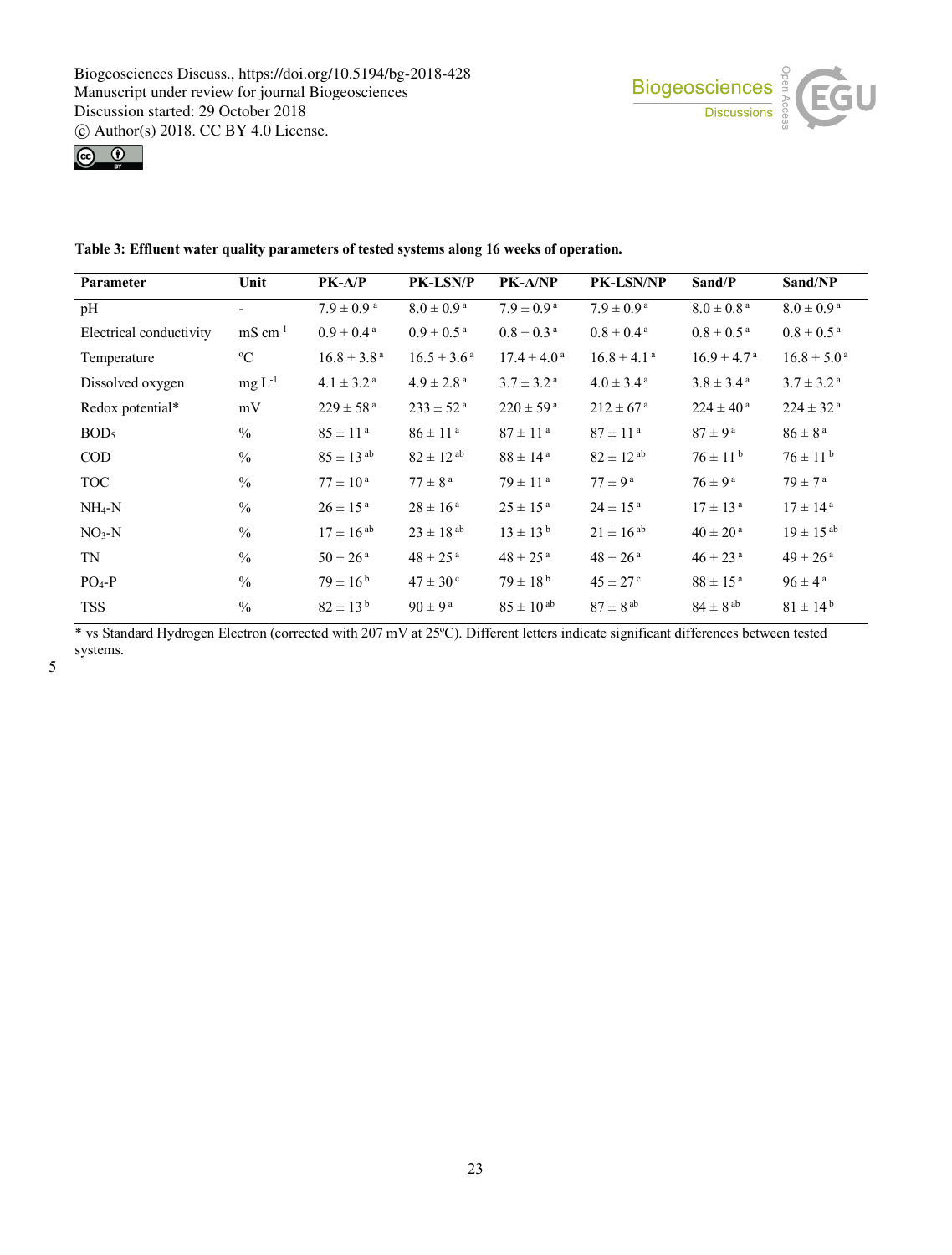





**Figure 1: Principal component analysis based on Taylor transformed data of CSUP in tested systems. (a) PCA correlation circle of variables (carbon guilds and level). Carbon guilds are classified in 5 different categories (Amide/amides; Amino acids;**  5 **Carbohydrates; Carboxylic & acetic acids; Polymers). (b) PCA of CSUP Taylor transformed data at 48 hours of tested systems. F1 and F2 are principal component factors with proportion of total variability (%).**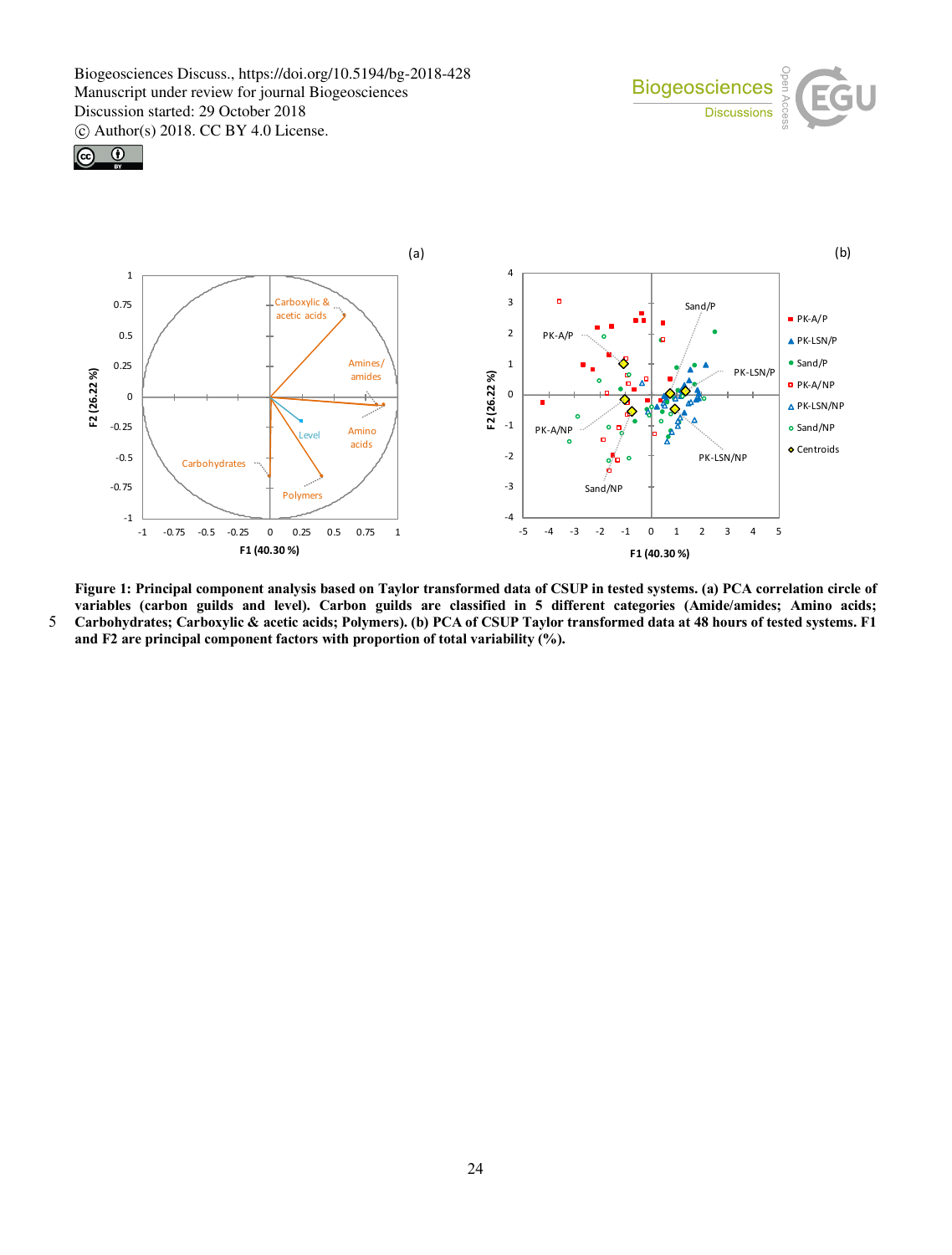





Figure 2: PCA plot of microbial community activity based on CSUP of tested systems (n = 18). Ellipses represent groups of systems **with significant differences (Euclidean distance -** *p < 0.05***; PERMANOVA).**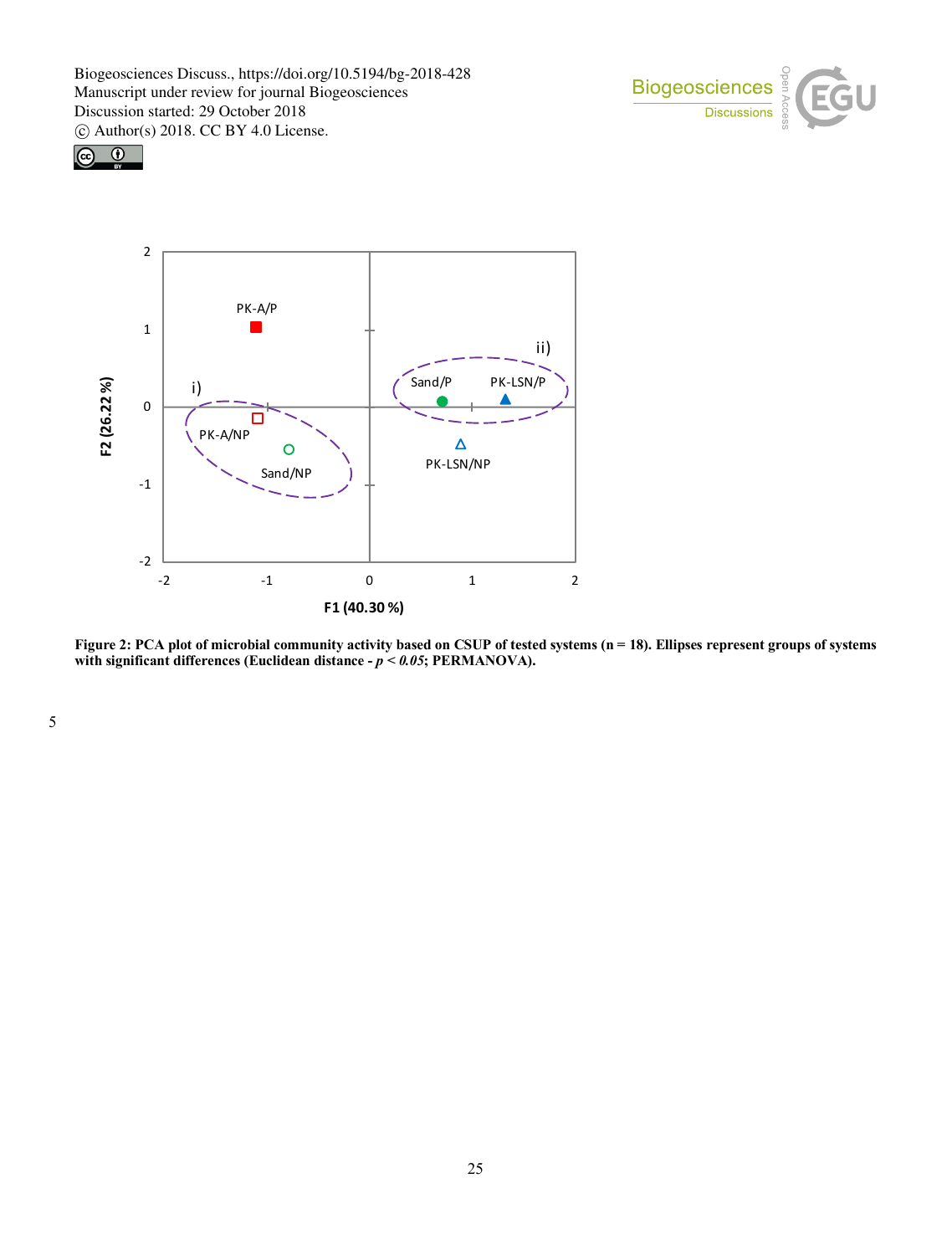





**Figure 3: Microbial metabolic activity based on CSUP derived indexes (AWCD, richness and diversity) of tested systems. Left-hand side figures indicate the evolution of indexes from the beginning of the test up to 52 hours (n = 15). Right-hand side figures represent the indexes calculated at 48 hours; different letters indicate significant differences between tested systems (***p < 0.05***; ANOVA).**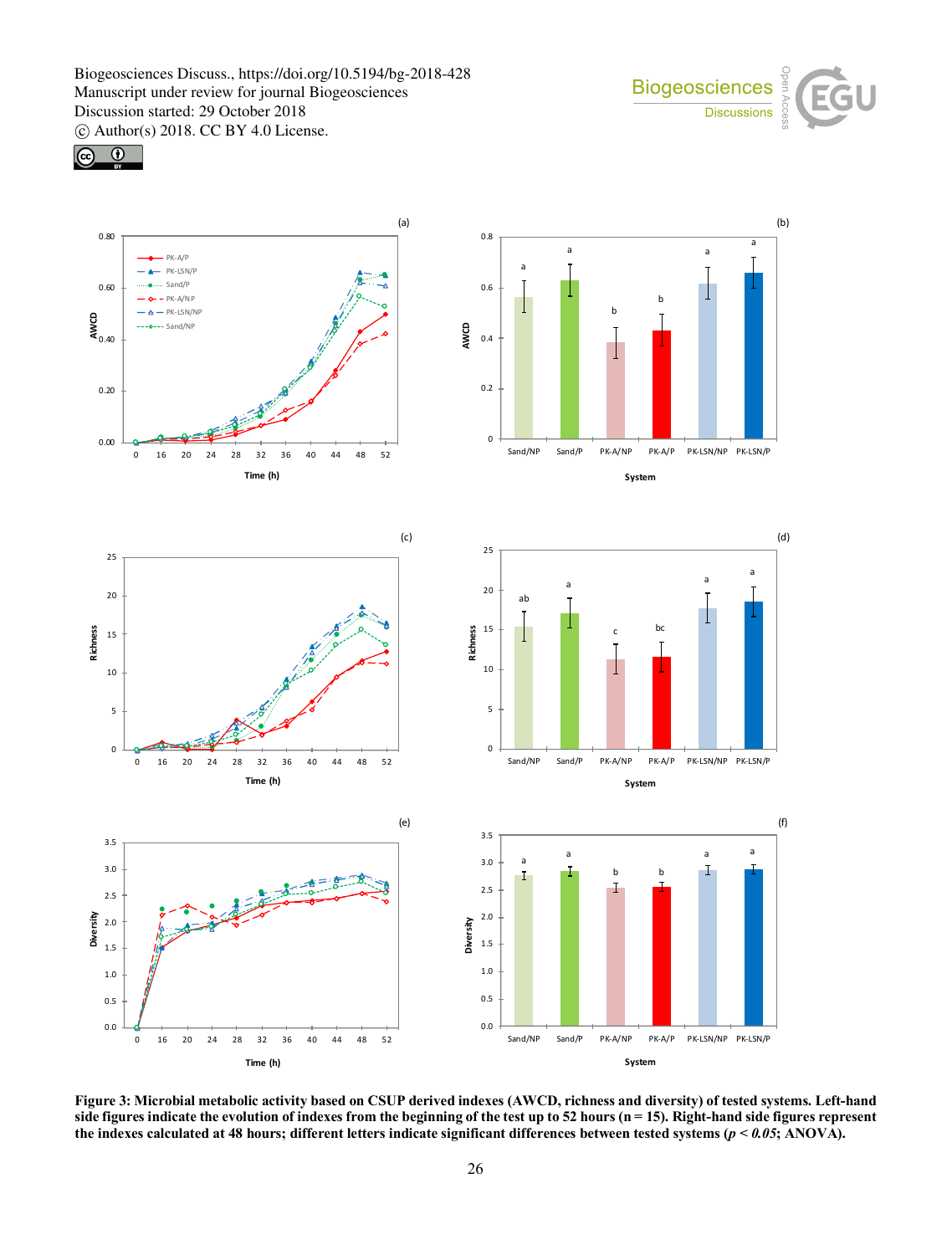Biogeosciences Discuss., https://doi.org/10.5194/bg-2018-428 Manuscript under review for journal Biogeosciences Discussion started: 29 October 2018



c Author(s) 2018. CC BY 4.0 License.





Figure 4: Carbon source utilization at 48 hours per tested systems and different heights (up-flow operation; bottom = 0 cm; top = **45 cm). (a) Proportion of total carbon utilization per tested; different letters indicate significant differences between tested systems (ANOVA, Tukey HSD***; p < 0.05***). Carbon sources classified in 5 different carbon gilds: (b) polymers, (c) Carbohydrates, (d)**  5 **Carboxylic & acetic acids, (e) Amino acids, and (f) Amine/amides. Utilization based on average absorbance units (590 nm).**